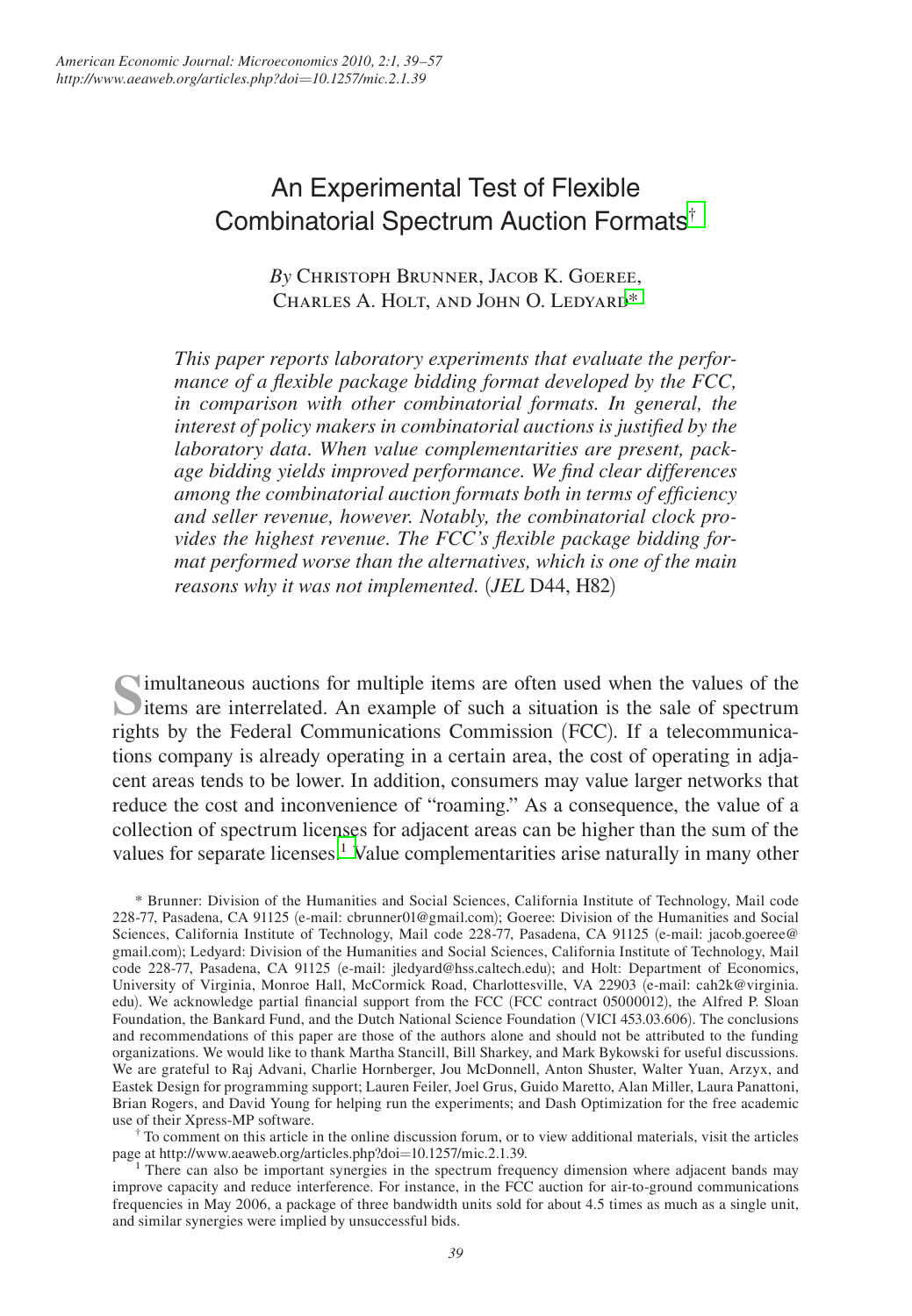contexts, e.g., aircraft takeoff and landing slots, pollution emissions allowances for consecutive years, and coordinated advertising time slots. This paper reports a series of laboratory experiments to evaluate alternative methods of running multi-unit auctions, in high- and low-complementarities environments.

Various auction formats have been suggested for selling multiple items with interrelated values. The most widely discussed format is the simultaneous multiple round (SMR) auction first used by the FCC in 1994. In the SMR auction, bidders are only allowed to bid on separate licenses in a series of "rounds," and the auction stops when no new bids are submitted on any license. To win a valuable package of licenses in this type of auction, bidders with value complementarities may have to bid more for some licenses than they are worth individually, which may result in losses when only a subset is won. Avoidance of this "exposure problem" may lead to conservative bidding, lower revenue, and inefficient allocations.2

The obvious solution to the exposure problem is to allow bidding for packages of items. In such combinatorial auctions, bidders can make sure they either win the entire package or nothing at all. As a result, bids can reflect value complementarities that should raise efficiency and seller revenue. Combinatorial bidding, however, may introduce new problems. Consider a situation in which a large bidder submits a package bid for several licenses. If other bidders are interested in buying different subsets of licenses contained in the package, they might find it hard to coordinate their actions, even if the sum of their values is higher than the value of the package to the large bidder (the threshold problem). Thus, there is no clear presumption that package bidding will improve auction performance. The FCC has increasingly relied on laboratory experiments to evaluate the performance of alternative spectrum auctions (see, also, Goeree and Holt forthcoming). The next section summarizes the main features of the auction formats to be considered.

# **I. Alternative Auction Formats**

The various combinatorial auctions to be considered are best understood in terms of how they differ from the incumbent standard, the FCC's simultaneous multiround auction procedure. Therefore, we will begin by explaining how the SMR auction was implemented in the experiments. Each auction consists of multiple rounds in which bidders have a fixed amount of time to submit their bids. Once the round ends, the highest bid on each license is announced as a provisional winner. Once no more bids are submitted, the auction stops and the provisionally winning bids become the final winning bids.

There are two constraints on bidding. The first constraint is the FCC "activity limit" that determines the maximum number of different licenses for which a bidder can submit bids. Each bidder is assigned a prespecified activity limit at the beginning of the auction. A bidder's activity limit falls if the number of submitted bids (plus the

 $2$  In the recent AWS auction (FCC auction 66), for example, the total cost of acquiring 20MHz of nationwide coverage was \$2.268 billion for all 734 individual licenses in the "A-block" while the total cost was \$4.174 billion for the 12 larger regions in the "F-block." Presumably there was a larger exposure problem in the A-block because it consisted of a larger number of small licenses.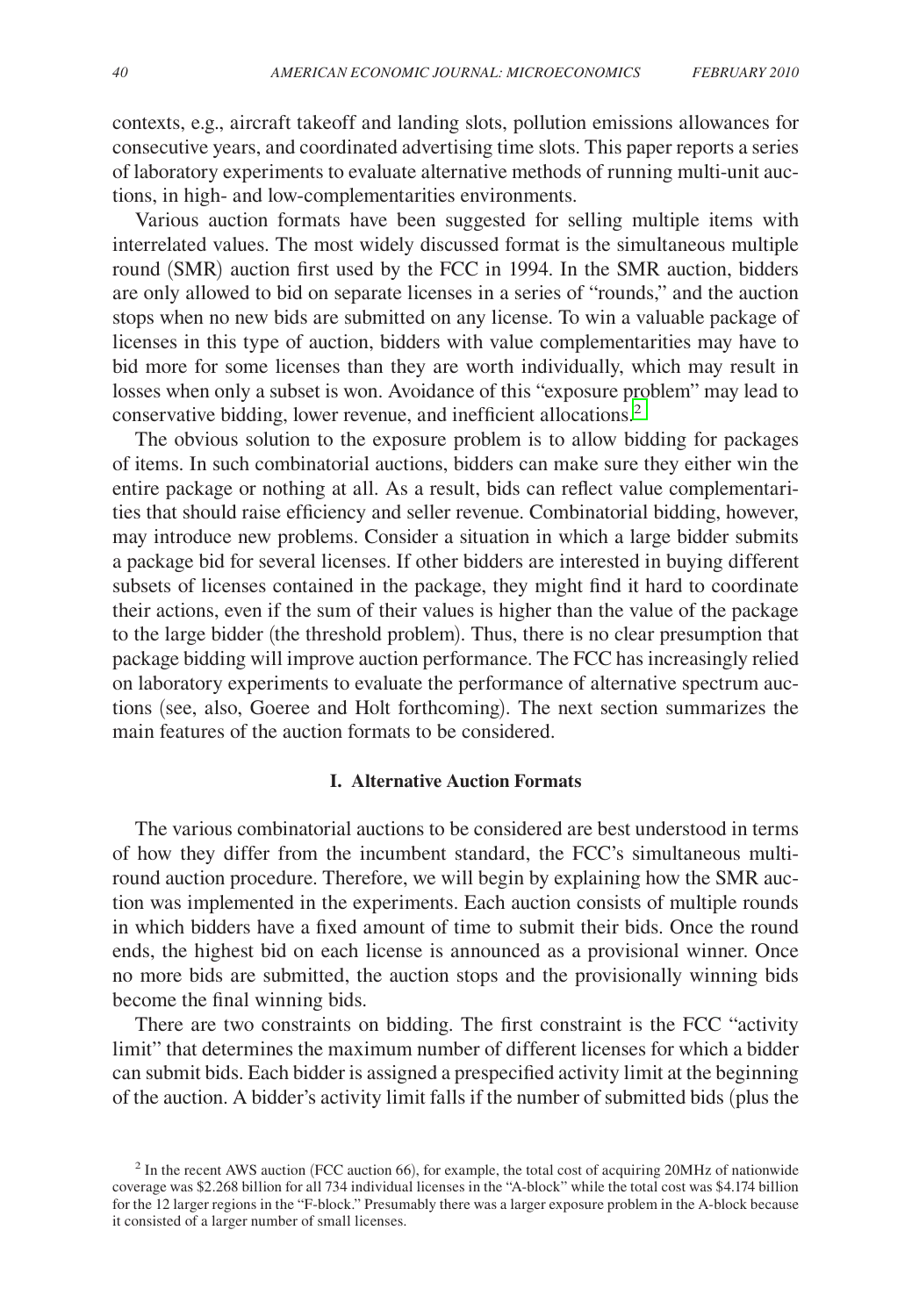number of provisionally winning bids in the previous round) is less than the bidder's activity limit in the previous round. Activity is transferable, so a bidder with a limit of three could bid on licenses A, B, and C in one round, and on licenses E, F, and G (of equal size) in the next round, for example. The second restriction is that each bid must exceed the previous high bid for that license by a specified bid increment. This requirement is a minimum, and new bids can exceed the "provisionally winning" bid by up to eight bid increments. The only exception to the increment rule is that the provisionally winning bidder is not required to raise that bid. Bidders can observe others' previous bids and can see which of those were provisionally winning.3 The effect of activity limits and bid increments is to force bids upward, although there are limited opportunities for withdrawing bids.<sup>4</sup> The auction stops after a round in which no new bids are submitted and no withdrawals occur.

This multi-round procedure can be adapted to allow for bids on both individual licenses and packages, and this approach has been shown to improve auction performance in some cases.<sup>5</sup> With package bidding, the relevant price of a license is not necessarily the highest bid on that license. Indeed, there may not even be a (nonpackage) bid on a particular license. One approach is to calculate the revenuemaximizing allocation of licenses after each round, and to use "shadow" prices that represent marginal valuations in terms of maximized revenue. Then the price of a package is the sum of the prices for individual items, and new bids in the subsequent round then have to improve on these prices by some minimum increment that depends on the size of the package. As with SMR, bidders are given the option of selecting one of a series of prespecified higher increments. This approach, known as Resource Allocation Design (RAD) pricing, is due to Anthony M. Kwasnica et al. (2005). One advantage of the RAD approach is that prices may convey information about how high a bidder must go to "get into the action" on a particular license or package.<sup>6</sup> The revenue maximization at the close of each round uses all bids for all completed rounds. This maximization routine results in provisionally winning bids (on licenses or packages) and associated RAD prices. As in the SMR auction, a specified bid increment is added to the RAD price to determine the minimum acceptable bid for the license in the next round.<sup>7</sup> The minimum acceptable bid for a package is simply the sum of minimum acceptable bids for the licenses it contains. Bidders were allowed to submit multiple bids on licenses and/or packages. The treatment of activity limits is analogous to SMR, with activity being calculated from the

<sup>6</sup> Ideally, the license prices should represent the revenue value of relaxing the constraint that there is only one of each license. The discreteness in license definitions may, however, result in nonexistence of dual prices, and Kwasnica et al. (2005) propose a method of computing approximate prices.

 $<sup>7</sup>$  In order to prevent cycles, the bid increment is raised after a round in which revenue does not increase.</sup>

<sup>&</sup>lt;sup>3</sup> In most FCC auctions to date, bidders' identities are revealed during the auction. More recently, the FCC has revealed bid amounts but not bidder identities (anonymous or "blind" bidding). <sup>4</sup>

<sup>&</sup>lt;sup>4</sup> As a partial remedy to the exposure problem, the FCC allows bidders to withdraw their provisionally winning bids in at most two rounds, at a penalty that equals the difference between their withdrawn bids and the subsequent sale price if that is lower. David P. Porter (1999) reports laboratory data showing that the introduction of this withdrawal rule increases the efficiency of the final allocation as well as the seller's revenue. <sup>5</sup>

<sup>&</sup>lt;sup>5</sup> Stephen J. Rassenti, Vernon L. Smith, and Robert L. Bulfin (1982) first used experiments to compare the performance of sealed-bid auctions with and without package bidding. Ledyard, Porter, and Antonio Rangel (1997) provide data comparing several iterative processes. The combinatorial auction produces higher efficiencies in both designs.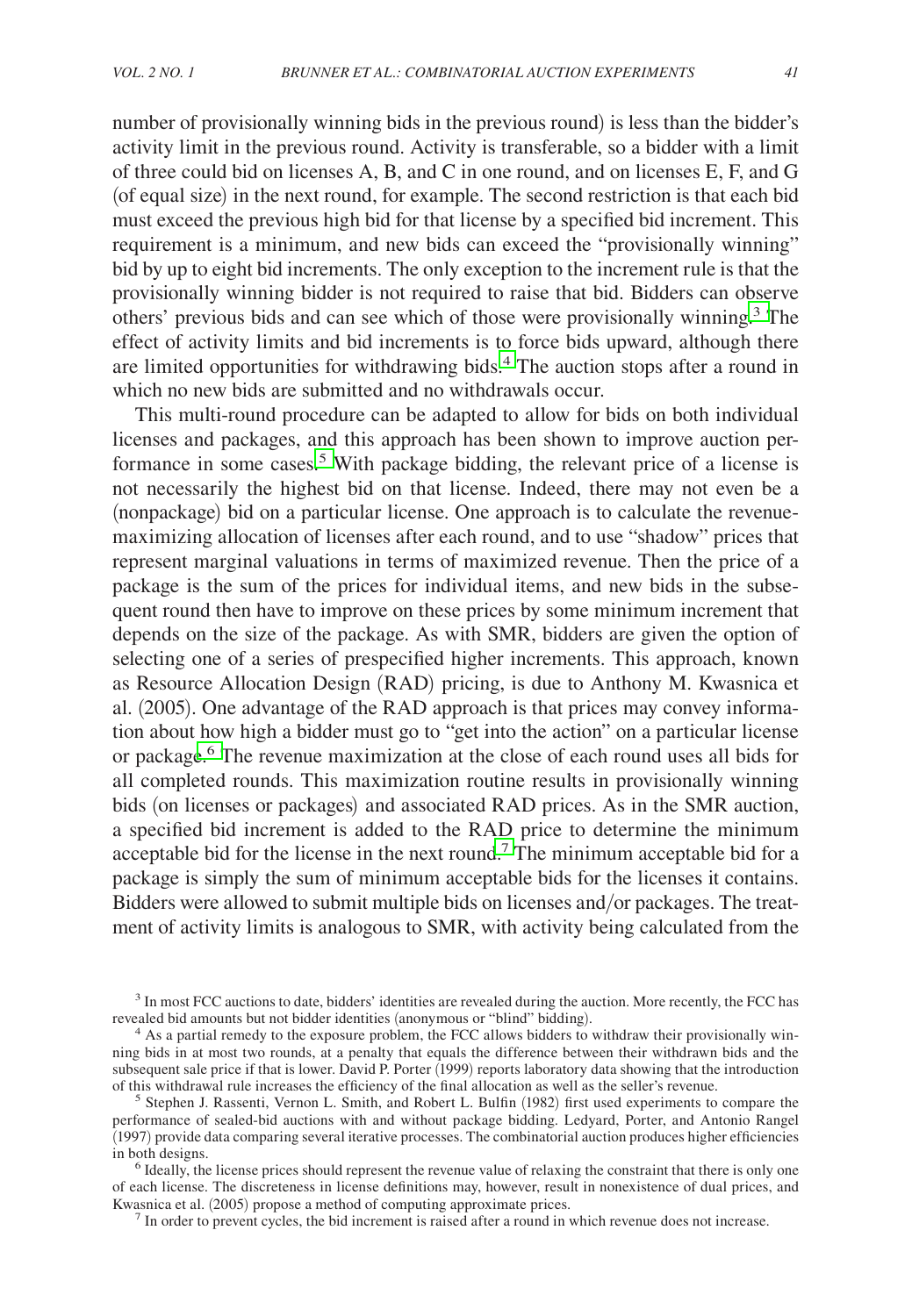sites of different licenses being bid for, or being provisionally won, in the previous round (separately or as part of a package). The auction stops when no new bids are submitted, and the "provisional winning bids" for that round become the final winning bids (withdrawals are not needed with this format).

The FCC developed a variant of RAD pricing, called SMRPB. Of the four formats considered, SMRPB (simultaneous multiple round package bidding) is the only auction procedure that employs an "XOR" bidding rule, which means that each bidder can have at most one winning bid. For example, the XOR (exclusive OR) rule means that a bidder who is interested in both licenses A and/or B must bid on A, B, and the package AB, since a bid on AB alone would preclude winning either license separately, while bids on A and B would only preclude winning the package. Since XOR bidding typically calls for making bids on lots of combinations, the activity rule used with the FCC's SMRPB auction is based on the size of the largest package bid, so a bidder with activity for 3 equal-sized licenses could bid on both ABD and ABC, for example, but not on ABCD. Another difference with RAD concerns the pricing rule. In the SMRPB version, prices adjust slower in response to excess demand because they are "anchored" with respect to prices in the previous round.<sup>8</sup>

An alternative approach to the pricing problem is to have prices rise automatically and incrementally in response to excess demand via a "clock" mechanism (Porter et al. 2003). In each round of the combinatorial clock (CC) auction, the price of a combination is the sum of the prices for each component, and bidders can indicate demands for one or more individual items or combinations of items. If more than one bidder is bidding for an item in the current round, either separately or as part of a package, the clock price for that item rises by the bid increment. Otherwise, the price remains the same. There are no provisional winners, but other aspects of this auction are analogous, e.g., activity is defined in terms of the sizes of different licenses for which a bidder indicates a demand.<sup>9</sup> The auction typically stops when there is no longer any excess demand for any item.10 One possible advantage of an incremental clock auction is that it prevents aggressive "jump bids," which have been observed by Kevin A. McCabe, Rassenti, and Smith (1989) in the laboratory,

<sup>&</sup>lt;sup>8</sup> See Appendix D in the Goeree and Holt (2005) experiment design report for more details.<br><sup>9</sup> Note that Porter at al. (2003) did not use activity limits in their CC quotions.

<sup>&</sup>lt;sup>9</sup> Note that Porter et al. (2003) did not use activity limits in their  $\overline{CC}$  auctions. <sup>10</sup> When there is no more excess demand for any of the licenses but some are in excess supply, the revenue maximizing allocation is calculated using *all bids in the current and previous rounds*. If this process results in a failure to sell to the remaining bidder for an item, the clock is restarted to let that bidder have another chance to obtain the item. This restart procedure can be illustrated with a simple three-license example, which is taken from the instructions to subjects. Suppose bidder 1 only wants license  $\overline{A}$  and is willing to bid up to \$40 for A; bidder 2 only wants license B and is willing to bid up to \$40 for B; and bidder 3 only wants license C and is willing to bid up to \$80 for C. Finally, bidder 4 only wants package ABC and is willing to bid up to \$150 for ABC. Initially there is excess demand for all licenses, which causes prices to rise. Bidders 1 and 2 drop out when prices rise to \$45, \$45, \$45, but since there is still competition for license C, its price continues to rise. Bidder 4 is willing to keep bidding on ABC as long as the price of C does not exceed \$60. So when the price of C rises to \$65, bidder 4 drops out. At prices of \$45, \$45, \$65 no one is bidding for licenses A and B. At this point, bidder 3 is the only one bidding on C, but the computer finds it better to assign ABC to bidder 4 (for a total of  $$45 + $45 + $60 = $150$ ) than to assign A to bidder 1, B to bidder 2, and C to bidder 3 (for a total of  $$40 + $40 + $65 = $145$ ). To allow bidder 3 (who has a value of \$80 for C) to get back into the action on license C, the computer will raise the price of C further to \$70, \$75, … until either bidder 3 drops out or the revenue from assigning A to bidder 1, B to bidder 2, and C to bidder 3 exceeds that of assigning ABC to bidder 4. In this manner, the price of a license can rise even though only one bidder is still bidding for it. Also, bidders may be assigned a license or package even though they were no longer bidding in the final round (as is the case for bidders 1 and 2 in the above example).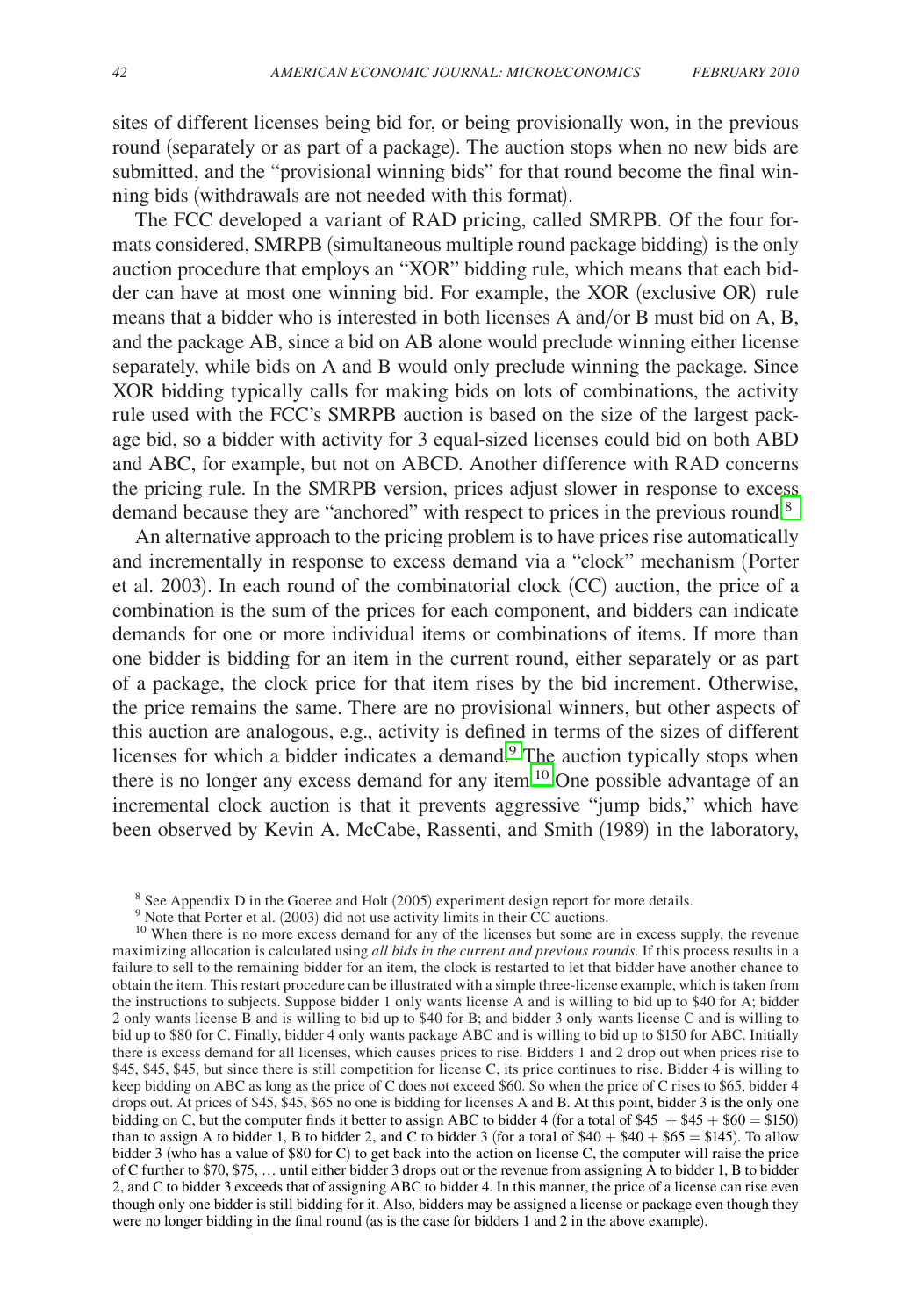and by R. Preston McAfee and John McMillan (1996) in an FCC auction.<sup>11</sup> The clock-driven price increments may also alleviate the threshold problem of coordinating small bidders' responses to large package bids. In addition, it is possible to add a final round of sealed-bids to the clock phase. This final or shootout phase could be structured as a first-price (pay-as-bid) auction or a second-price auction (proxy bidding, see Lawrence M. Ausubel, Peter Cramton, and Paul Milgrom 2006).

Results of laboratory experiments suggest that these, and other forms of package bidding, may enhance performance measures, especially in environments with high complementarities.<sup>12,13</sup> In the Porter et al.  $(2003)$  experiment, for example, the CC auction attained 100 percent efficiency in 23 sessions and 99 percent efficiency in two other sessions. Previous experiments have mainly focused on specific auction formats. This paper provides a systematic and parallel consideration of SMR and its most widely discussed alternatives, including the one developed by the FCC.<sup>14</sup>

### **II. Experimental Design**

Our design involves groups of 8 bidders and 12 licenses, a size that was selected to provide enough added complexity, while still permitting us to obtain sufficient independent observations for a broad range of auction formats and value structures. Bidders' values for the licenses were randomly determined for each auction, which resulted in a rich variety of market structures. There are two types of bidders in this design: small "regional" bidders (labeled 1–6) and large "national" bidders (labeled 7 and 8). A graphical representation of bidders' interests is shown in Figure 1. Each diamond represents a different region, and the licenses along the center line (A, D, E, H, I, and L) are the ones of interest to the two national bidders. In the diamond-shaped region on the far left, for example, the regional bidders, 1, 2, 5, and 6, are interested in licenses B and C, and in addition, each is interested in one of the licenses (A or D) that are targets for the two national bidders. Similarly, in the

 $11$  In the recent AWS auction, for example, one of the bidders made the maximum allowed jump bid for the hotly contested northeast and west regional licenses, effectively doubling the prices to about \$1.5 billion. The main competitors for these licenses ceased bidding immediately afterward.

<sup>&</sup>lt;sup>12</sup> Jeffrey S. Banks, Ledyard, and Porter (1989) proposed a different type of combinatorial auction, called Adaptive User Selection Mechanism (AUSM). In this auction, bidders can submit bids for individual licenses and packages in continuous time. A new bid becomes provisionally winning if revenue can be increased by an allocation that includes the new bid. Kwasnica et al. (2005) compare RAD and AUSM to SMR in a laboratory setting. Efficiencies observed with RAD and AUSM are similar and higher than those for SMR, but revenue is higher in SMR since many bidders lose money due to the exposure problem. (If we assume that bidders default on bids on which they make losses, and thus set the prices of such bids to zero, revenues are, in fact, higher under AUSM and RAD than under SMR.)<br><sup>13</sup> Charles River Associates, a global consulting firm headquartered in Boston, also developed a combinato-

rial auction, called Combinatorial Multi-Round Auction (CMA). In this auction, only bids that are sufficiently high allow bidders to maintain their activity. A bid is sufficiently high when it is at least 5 percent higher than the currently highest combination of bids that span the same licenses. Banks et al. (2003) ran an experiment to compare the CMA and SMR auction formats. They find that the CMA leads to more efficient allocations but less revenue since many bidders incur losses in their SMR auction experiments due to the exposure problem. Porter et al. (2003) also compare CMA to SMR auctions and find that CMA tends to lead to more efficient allocations.

 $14$ <sup>14</sup> A common feature of the combinatorial formats discussed in this paper is that they permit "flexible" package bidding, i.e., bidders can construct arbitrary "customized" packages. An alternative approach is to restrict bidding to prespecified packages as was done in the FCC air-to-ground auction in 2006. Michael H. Rothkopf, Aleksandar Peke˘ c, and Ronald M. Harstad (1998) have suggested hierarchically structured sets of predefined packages to reduce the complexity of the (revenue-based) assignment problem. Goeree and Holt (forthcoming) propose a simple pricing mechanism for hierarchically structured packages and test the resulting auction in the lab.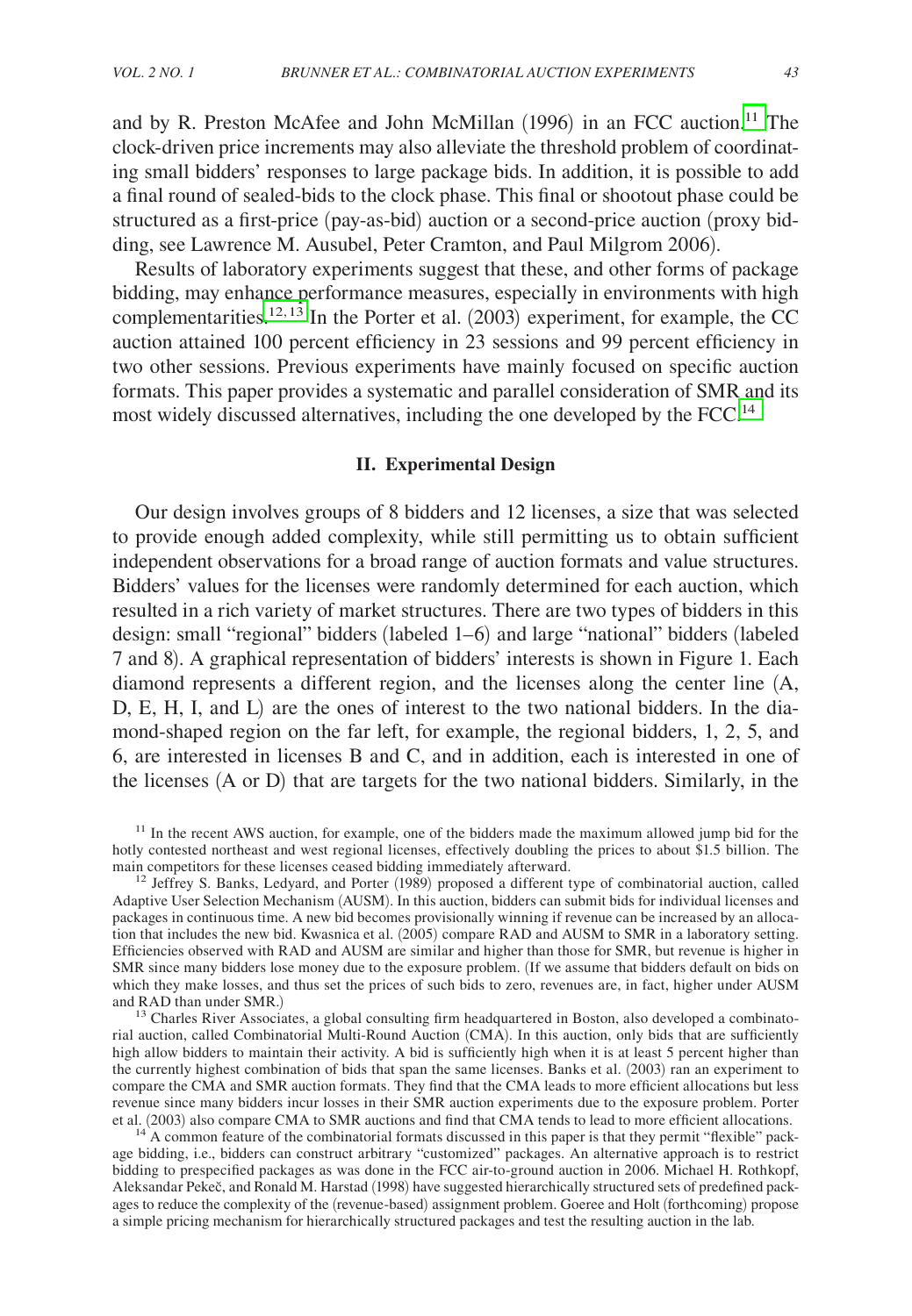

Figure 1. Eight-Bidder Design with Three Regions

*Notes:* Regional bidders (1–6) are interested in one side of one of two diamond-shaped regions. National bidders (7–8) are interested in the middle line connecting all three diamond-shaped regions.

middle region, small bidders 1, 2, 3, and 4, are interested in licenses F and G, and each one is interested in one of the licenses (E and H) that are also of interest to the national bidders. The diamond-shaped region on the far right has a similar structure. Notice that each regional bidder has interests in two adjacent regions, e.g., the left and center diamonds for bidders 1 and 2. Subjects' identification numbers stayed the same throughout the experiment, and so did their roles as regional or national bidders.

Regional bidders can acquire, at most, three licenses, and complementarities occur only when licenses in the same region are acquired. For example, if bidder 1 wins the combination ABE, then the value synergies would only apply to A and B, which are in the same region in Figure 1. Since value synergies do not apply across regions, a group of licenses in one region is a substitute for a group of licenses from another region, which creates an interesting "fitting problem." For example, under the SMR procedure, bidder 1 with an activity of 3 could either bid on licenses A, B, and C in the left region or E, F, and G in the middle region to capture the regional synergies. Likewise, under the RAD and CC procedures, bidder 1 could either bid to obtain synergies for the ABC package or the EFG package. The "XOR" rule used in SMRPB facilitates the regional bidders' "choice of region" problem because it allows them to bid on packages from *both* regions knowing that, at most, one bid can be winning. An additional advantage of the "XOR" rule is that bidders always know the maximum financial liability they face, i.e., the highest dollar amount of any of their bids.

National bidders can acquire up to six licenses and they have value complementarities for all six licenses in some treatments and for only four licenses in other treatments. The larger number of licenses subject to complementarities creates a larger exposure problem for the national bidders. The total number of possible allocations with this setup is 13,080,488.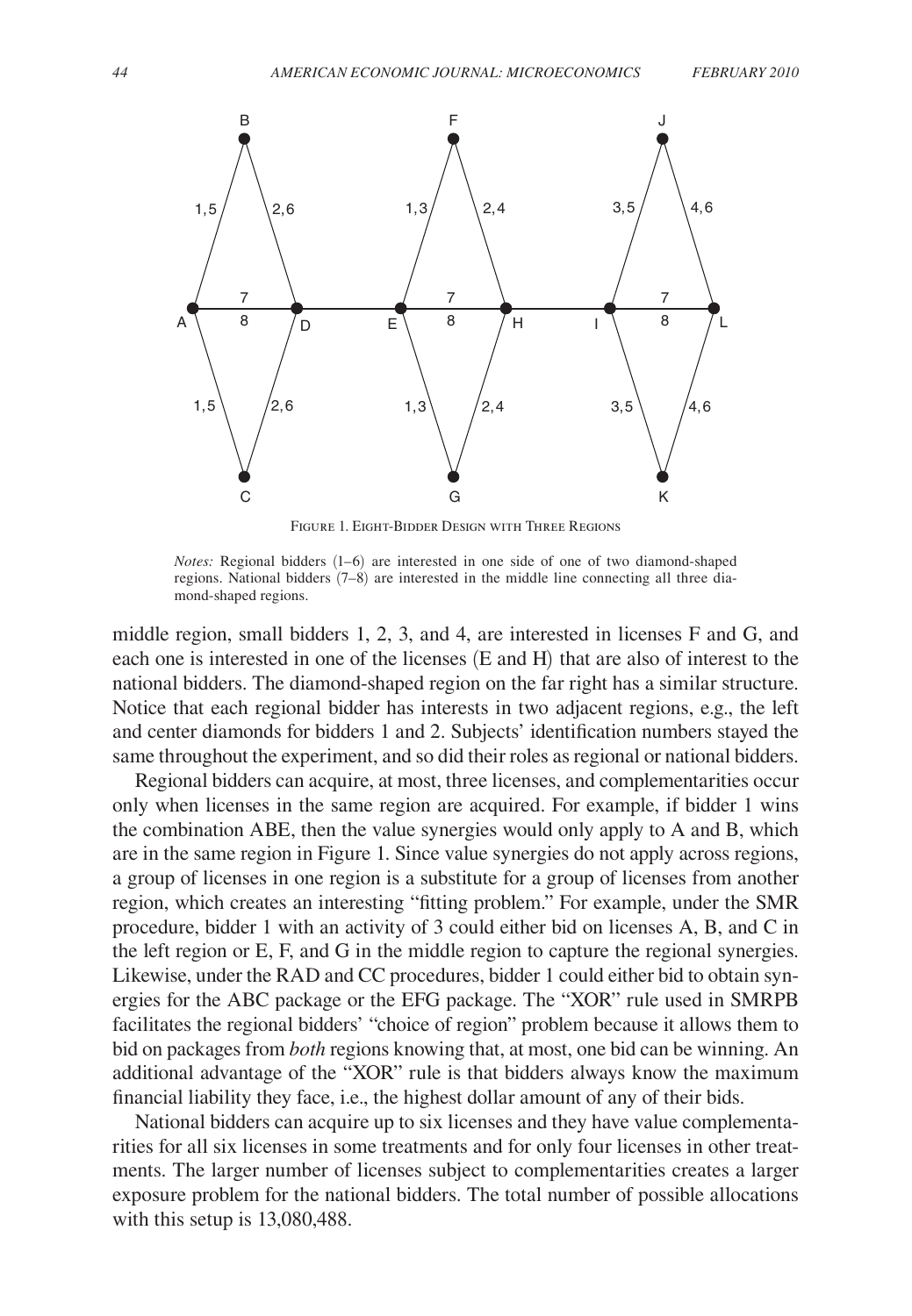*Auction Formats.—*The four auction formats are described in detail in Web Appendices A–C. They include three combinatorial formats (SMRPB, RAD, and CC) and one noncombinatorial format (SMR). The main modification of the basic SMR procedures previously described is that bid withdrawals were permitted in, at most, two rounds of an auction. For example, a bidder who withdraws any number of bids in rounds eight and ten would not be able to make any withdrawals in subsequent rounds. If a withdrawn bid caused the final sale price to go down, the bidder had to pay the difference. If a license with a withdrawn bid went unsold, however, then the bidder was only responsible for 25 percent of the withdrawn bid, which represents a penalty intended to mimic the effect of having to pay the difference between a withdrawn bid and a lower sale price in a subsequent auction. A key feature of the withdrawal provisions is that the seller (FCC) becomes the provisionally winning bidder at the second highest bid (minus a bid increment), so that the person who originally made the second highest bid would be able to re-enter at that level if the bidder has activity and interest to do so. This provision can benefit a bidder whose interests have changed, perhaps to a different region.

For each auction format, the experiments cover four different treatments: high/ low overlap in national bidders' interests (HO versus LO) and high/low complementarities (HC versus LC). For example, treatment HOHC has high overlap and high complementarities. Next, we describe the treatment variations in more detail.

*Complementarities.—*Payoffs in the experiment were expressed in terms of "points," where each point was worth \$0.40 to subjects. (The bid increment was 5 points in all auctions.) The baseline draw distributions are uniform on the range [5, 45] for each license of interest to national bidders, and on the range [5, 75] for each license of interest to regional bidders. Synergies between licenses are modeled in a linear manner. When a bidder acquires *K* licenses the value of each goes up by a factor  $1 + \alpha$  (*K* − 1). In the high-complementarities treatment, the synergy factor ( $\alpha$ ) for national bidders was 0.2. Thus, each license acquired by a national bidder goes up in value by 20 percent (with two licenses), by 40 percent (with three licenses), by 60 percent (with four licenses), by 80 percent (with five licenses), and by 100 percent (with all six licenses). With low complementarities, these numbers are 1 percent, 2 percent, 3 percent, 4 percent, and 5 percent, corresponding to  $\alpha = 0.01$ . With high complementarities (HC), each license acquired in the same region by a regional bidder goes up in value by 12.5 percent (with two licenses in the same region), and by 25 percent (with three licenses in the same region), so  $\alpha = 0.125$ . With low complementarities, these numbers are 1 percent and 2 percent for regional bidders. These minimal complementarities in the LC treatment allowed us to maintain parallelism in instructions and procedures. Participants were informed about the synergies that applied to regional and national bidders and about the distributions of possible values (but not about others' value draws).

*Overlap.—*With high overlap (HO), each national bidder, 7 and 8, has value draws from the same distribution for all six licenses on the base of Figure 1, and the complementarities apply equally to all six licenses. In this sense, each national bidder is equally strong across the line. With low overlap (LO), national bidder 7 only receives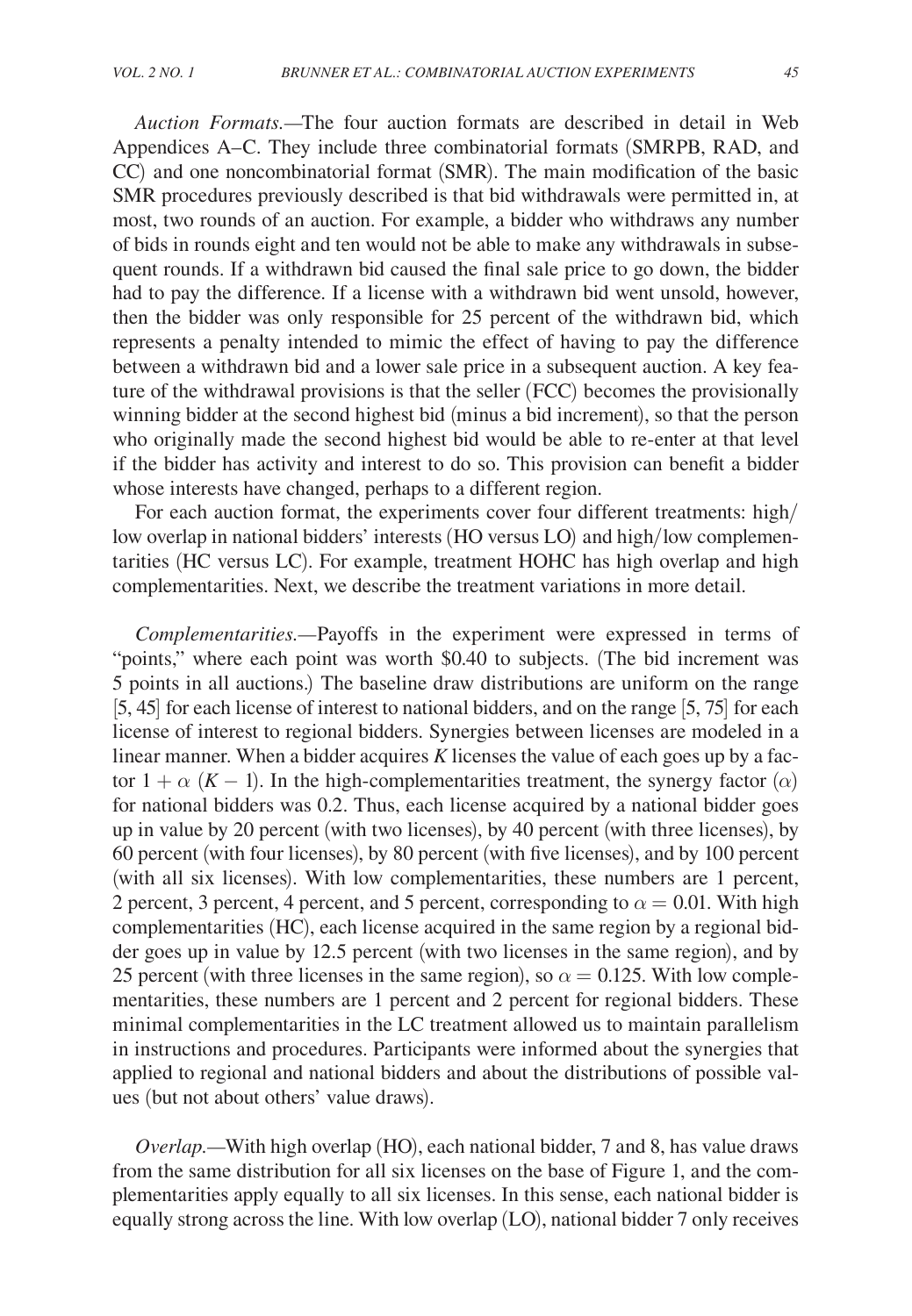complementarities for the four licenses on the left side of the base (A, D, E, and H). Conversely, national bidder 8 receives complementarities for the four licenses on the right side (E, H, I, and L). Thus, with high complementarities and low overlap, each national bidder has a natural focus of interest that only partially overlaps with the other national bidder's area. One issue of interest is whether this type of partial separation may yield tacit collusion and less aggressive bidding in the center.

*Treatment Structure.—*The two-by-two treatment design yields 4 treatments for each of the 4 auction formats, for a total of 16 treatments. We used the same value draws across auction formats so that differences cannot be attributed to specific sequences of value draws. Each session consisted of one or two practice auctions and a series of six auctions for cash payments. The treatment and auction type was unchanged for all auctions in a session, but the randomly generated value draws changed from one auction to the next. In addition, we used new sequences of random draws for each of 3 "waves" of 16 sessions that spanned all treatments. To summarize, there were 18 (3 waves  $\times$  6 auctions) independent sets of value draws that were used in all 4 auction formats.

*Subjects and Sessions*.—Before conducting the sessions that form waves 1–3, we trained over 128 Caltech subjects in 16 sessions of 8 people. These inexperienced sessions ("wave 0") involved SMR and combinatorial auctions and were conducted to familiarize subjects with the auction software and bidding environment.<sup>15</sup> For these inexperienced sessions, we promised to pay each person a \$60 bonus (in addition to other earnings) if they returned three more times.16 This decision to use experienced bidders was based on the complexity of the auction formats and on earlier pilot experiments. For the subsequent data analysis, only the data from waves 1–3, not from wave 0, is used. In waves 1–3, earnings averaged \$50 per person per session, including \$10 show-up fees and bonuses, for sessions that lasted from  $1\frac{1}{2}$  to 2 hours, depending on the number of auctions.<sup>17</sup> In total, there were 16 training sessions and 48 sessions  $(3 \times 16)$  with experienced subjects, each involving a group of 8 subjects.

### **III. Results**

One way to measure market efficiency is to divide the sum of all bidder values for licenses they won, the actual surplus  $(S_{actual})$ , by the maximum possible surplus (*Soptimal*). It is well-known that this simple efficiency measure may be difficult to interpret. For example, adding a constant to all value amounts will tend to raise this efficiency ratio, since efficiency losses are affected by differences in valuations, not

<sup>15</sup> The experiments were run using *jAuctions*, which has been developed at Caltech by Goeree. The *jAuctions* software consists of a flexible suite of Java-based auction programs designed to handle a wide range of auction formats and bidding environments, including combinatorial auctions with bid-driven or clock-driven prices, private and common valuations, etc. Instructions, which are available on request, were structured around relevant screen shots of the *jAuctions* program.

<sup>&</sup>lt;sup>16</sup> As a consequence, most subjects participated in more than one auction format.<br><sup>17</sup> In some cases, subjects ended the session with negative earnings, and these subjects were only paid the show-up fee. An alternative would have been to rotate bidder roles during the session, which would have avoided negative final earnings. This is the procedure followed in Goeree and Holt (2008).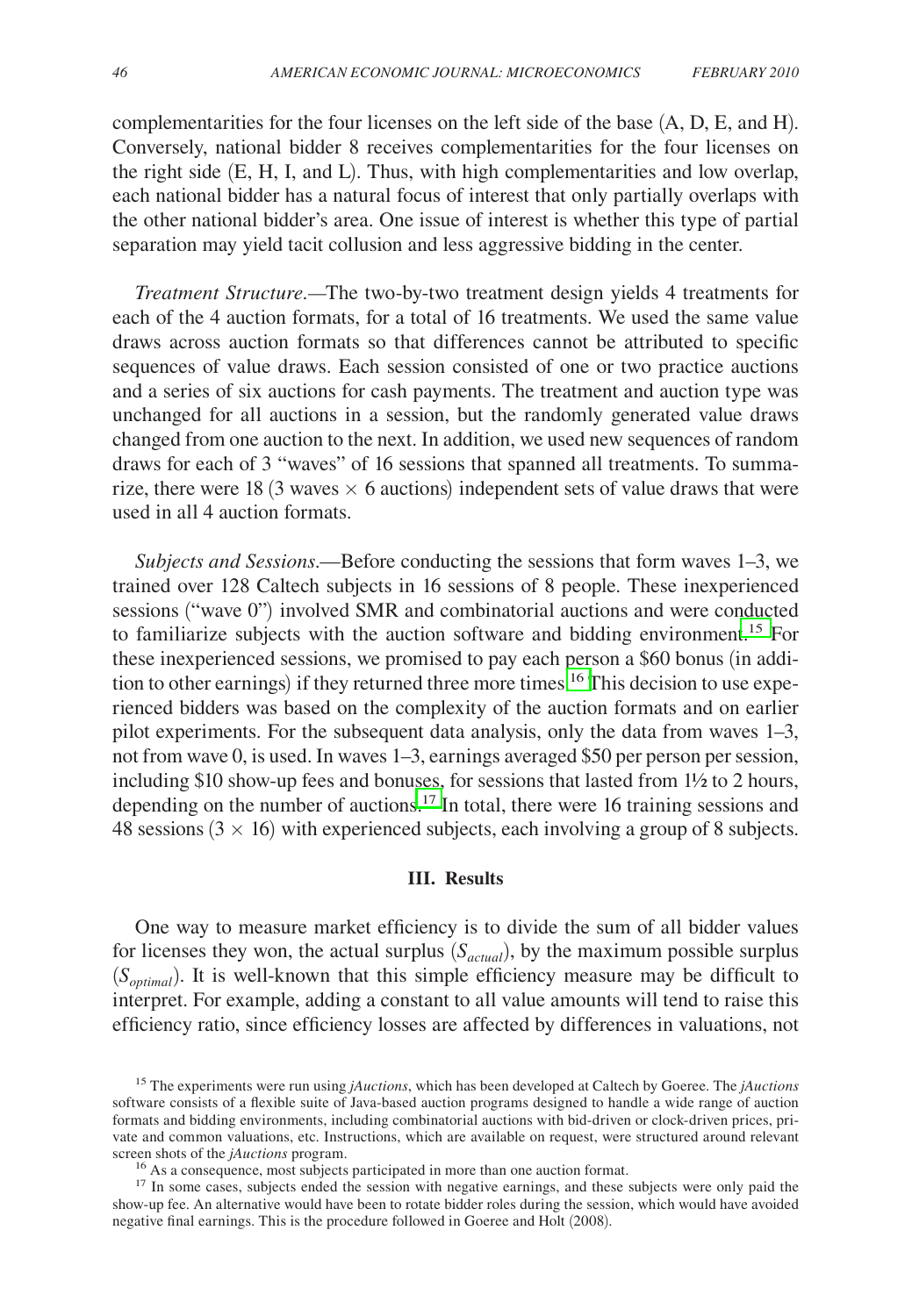absolute levels. A more natural measure of efficiency is calculated on the basis of the difference between the actual surplus and the surplus resulting from a random

allocation (
$$
S_{random}
$$
), this being normalized by the maximum such difference.

\n
$$
efficiency = \frac{S_{actual} - S_{random}}{S_{optimal} - S_{random}} \times 100 \text{ percent.}
$$

The value of a random allocation can be computed by taking the average of the surplus over all possible allocations, of which there are a total of 13,080,488 allocations for the design in Figure 1.18 This definition of efficiency measures how much the auction raises surplus relative to a random allocation mechanism. In the analysis that follows, we will use these normalized efficiency measures.

Similarly, revenues will be measured as the difference between actual auction revenue and the revenue from a random allocation in which bidders pay their full values for all licenses and packages they receive  $(R_{random} = S_{random})$ . This difference is then divided by the difference between the maximum possible revenue  $(R_{optimal} = S_{optimal})$  and the revenue from a random allocation. Note that the optimal revenue benchmark is the revenue obtained if bids equal full value on all licenses

and packages leaving zero profits for the bidders, i.e., full rent extraction:  
\n
$$
revenue = \frac{R_{actual} - R_{random}}{R_{optimal} - R_{random}} \times 100
$$
 percent.

Since  $R_{random} = S_{random}$  and  $R_{optimal} = S_{optimal}$ , the denominators of the normalized efficiency and revenue measures are equal, and the normalized sum of bidders' prof-

its is simply equal to the difference between efficiency and revenue:  
\n
$$
profit = \frac{S_{actual} - R_{actual}}{S_{optimal} - R_{random}} \times 100 \text{ percent}
$$
\n
$$
= \frac{\sum_{i} \pi_{actual}^{i}}{S_{optimal} - S_{random}} \times 100 \text{ percent.}
$$

All efficiency, revenue, and profit measures reported are normalized in this manner for the specific value sequences used in each auction for each of the three waves of sessions with experienced bidders.19

*Efficiency.—*Package bidding is designed to help bidders avoid the "exposure problem" of bidding high for licenses with high complementarities. As expected,

<sup>&</sup>lt;sup>18</sup> Without the restriction that regional bidders can acquire, at most, three licenses, the total number of allocations would simply be  $4^{12} = 16,777,216$ .

<sup>&</sup>lt;sup>19</sup> There were occasional glitches in the data recording, i.e., when a bidder's computer would temporarily be offline. A detailed analysis of all the bid books reveals that less than 1 percent of all bids were lost. Since a bidder's activity was determined by the bids she submitted (not according to the bids recorded by the server), this had no adverse effects for the bidder's activity. Unless the round in which this occurred was the final round, the effect of lost bids was negligible.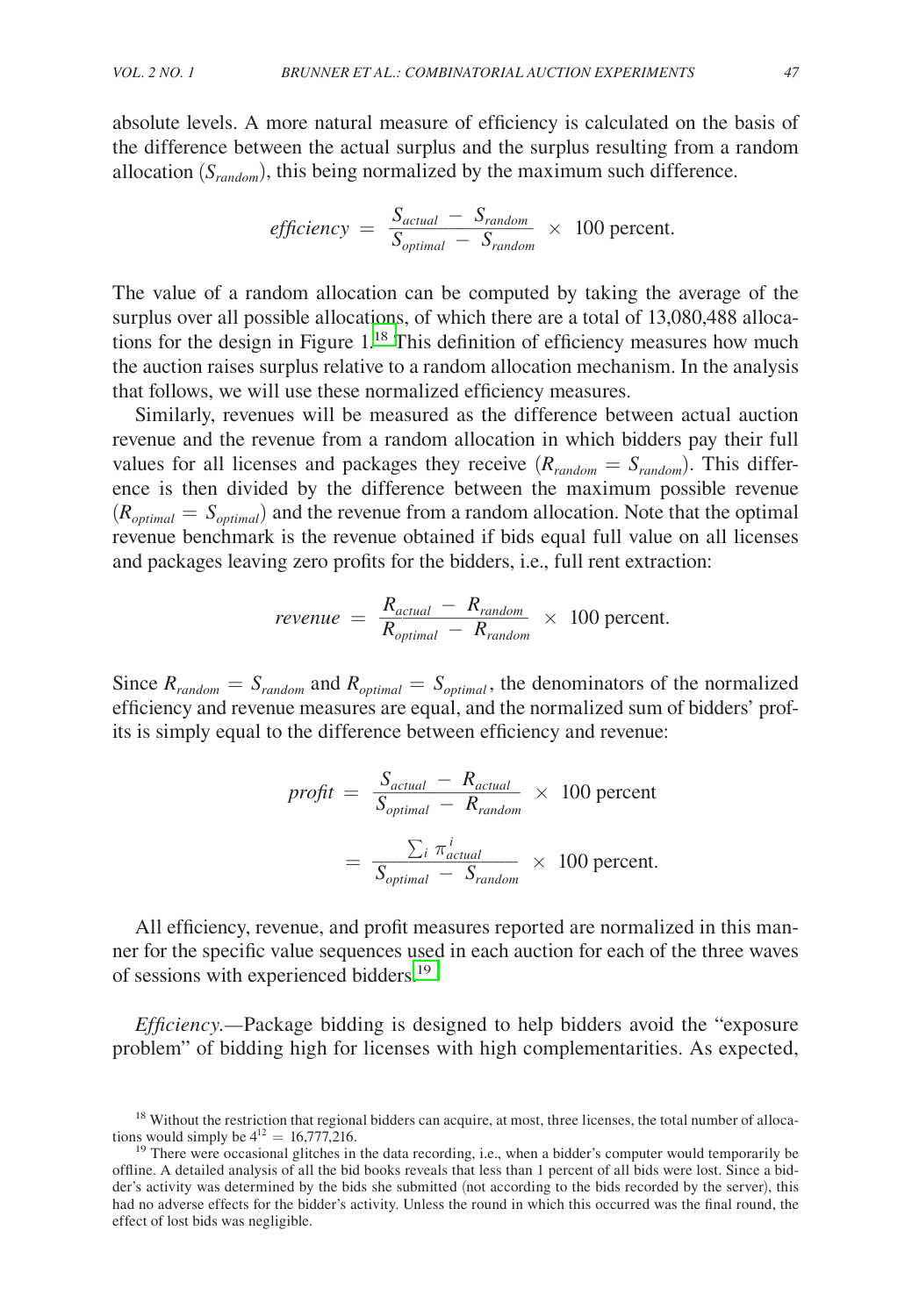

Figure 2. Efficiency by Auction Format

*Note:* The bars from light to dark (left to right) correspond to SMR, CC, SMRPB, and RAD, respectively.

switching from SMR to a combinatorial format raises efficiency in the high complementarities treatments. The differences between SMR and the combinatorial formats occur for both of the high complementarities treatments, as can be seen from the left side of Figure 2. In this and subsequent figures, the color-coding is as follows: from light to dark, the bars correspond to SMR, CC, SMRPB, and RAD, respectively.

In contrast, the switch to combinatorial auctions reduces efficiency when complementarities are minimal (our "low complementarities" treatment). The efficiency levels are now 97 percent for SMR and 89 percent, 92 percent, and 96 percent for SMRPB, CC, and RAD, respectively. Again, this difference shows up in both LC treatments shown on the right side of Figure 2. Result 1 summarizes our findings, where we use the following notation:  $\sim$  implies a pairwise difference is not significant, ≻**\*** indicates significance at the 10 percent level, ≻**\*\*** indicates significance at the 5 percent level, and  $\succ^{\ast\ast\ast}$  indicates significance at the 1 percent level.

Result 1: *With high complementarities, efficiency levels are highest for the three combinatorial formats and are ranked*

 $RAD \sim \text{SMRPB} \sim CC >^*$  *SMR.* 

With low complementarities, efficiency levels are ranked

$$
RAD \sim SMR \succ^{**} CC \sim SMRPB
$$
.

Pooling the low- and high-complementarities treatments, efficiency levels are ranked:

 $RAD \succ^* CC \sim \text{SMRPB} \sim \text{SMR}$ .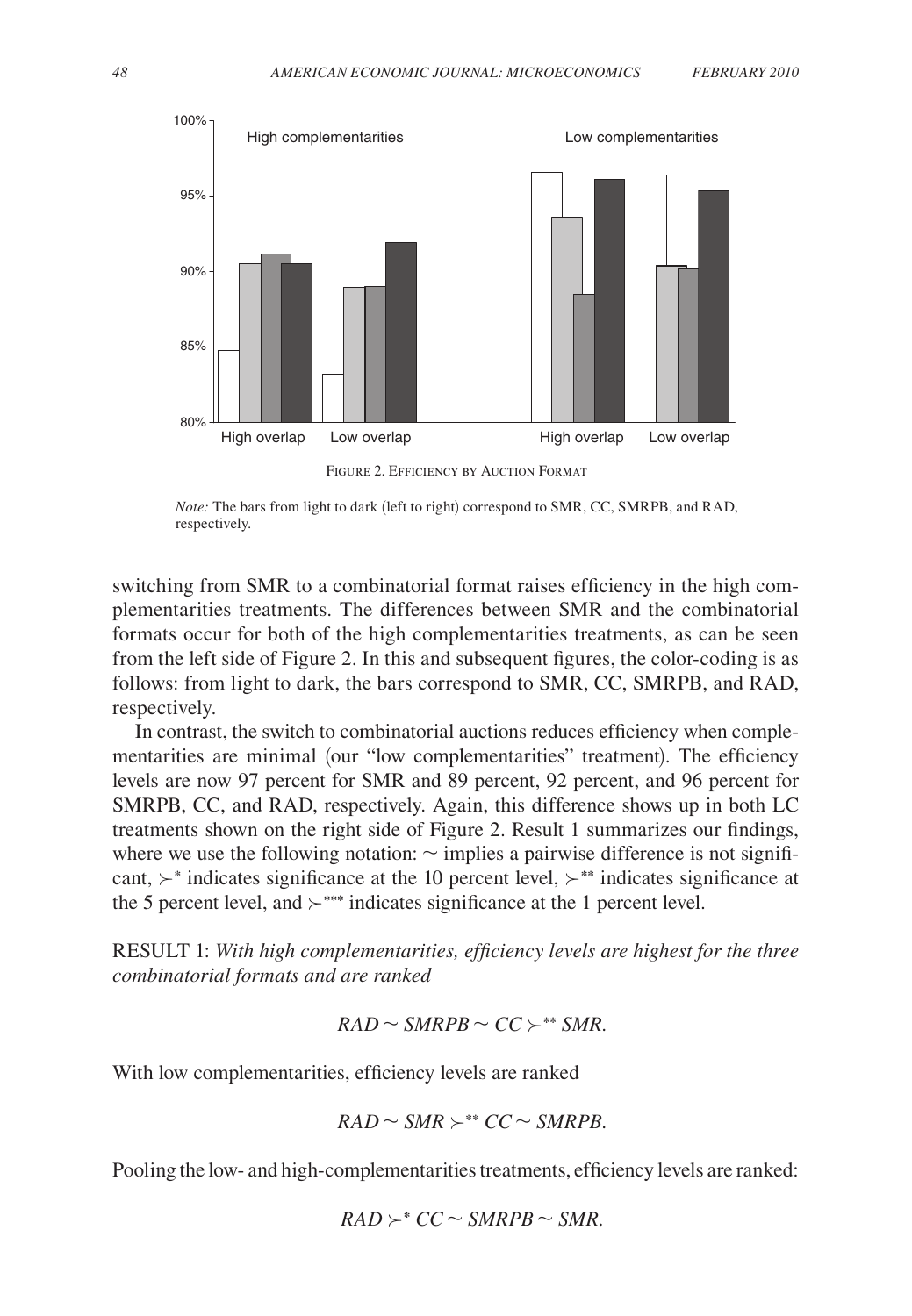**Support:** Session averages are grouped by wave and auction format in Web Appendix D. For example, consider the efficiencies for the HC treatments (pooling high and low overlap) shown in the eight columns on the left side of Web Appendix D (top three rows). It is important to compare the auction formats for the same wave, since the valuation draws change from one wave to another. All six of the paired comparisons for the HC treatments show higher efficiencies for any of the package bidding auctions compared to SMR. This effect is significant using a Wilcoxon matched-pairs signed-rank test ( $p = 0.03$ ). These results are generally reversed with low complementarities, where all paired comparisons between SMR, CC, and SMRPB go in the opposite direction (higher efficiency for SMR): this effect is significant ( $p = 0.03$ ). The only combinatorial auction that is not statistically different from SMR in terms of efficiency is RAD ( $p = 0.41$ ). When pooling the data from the low- and high-complementarities treatments, RAD is more efficient than SMRPB ( $p = 0.02$ ), CC ( $p = 0.09$ ), and SMR ( $p = 0.09$ ). There are no significant differences between SMR, SMRPB, and CC.

In addition to being statistically significant, the differences in observed efficiencies are also economically significant. With high complementarities (combining the low- and high-overlap treatments and data from all 3 waves), the average efficiency in SMR is 84 percent, while it is 90 percent, 90 percent, and 91 percent in SMRPB, CC, and RAD, respectively.

One reason why SMR leads to low efficiencies with high complementarities is the incidence of unsold licenses, which happens with rates of 4 percent and 7 percent in the high- and low-overlap treatments, respectively. (See Web Appendix D). Unsold licenses typically result from withdrawals late in the auction when a bidder realizes that it will not be possible to obtain the value synergies associated with multiple licenses. After a withdrawal, recall that the seller becomes the provisional winner at the second highest bid, and the person who made that bid previously may have lost activity or interest in that license, which causes it to go unsold.20 Withdrawals are not permitted in the combinatorial auctions, where the exposure problem is addressed directly by allowing package bids, so these auctions do not result in unsold licenses. The difference between SMR and any of the combinatorial formats in terms of license sales rates is significant with a Wilcoxon matched-pairs signed-ranks test ( $p = 0.05$ ).

*Revenues*.—Figure 3 shows the revenues by auction format and treatment averaged across sessions (session averages for each parameter/experience wave can be found in rows 4–6 of the table in Web Appendix D). What is obvious from Figure 3

<sup>&</sup>lt;sup>20</sup> Since the seller's value for a license is assumed to be zero, an unsold license was given a value of zero in the efficiency calculations. This calculation provides a lower bound for the efficiency since unsold licenses are typically sold in later auctions (there is, however, an efficiency loss associated with delays in spectrum use). Alternatively, a rough estimate of the upper bound for the efficiency would be to scale the actual efficiency by  $1 + x$ , where *x* is the proportion of unsold licenses. Scaling up the efficiencies for the SMR auction in the highcomplementarities treatments using an "*x* factor" of 0.05 (proportion of unsold licenses averaged across treatments) raises average efficiency from 84 percent to 88 percent. This scaled up efficiency is only slightly lower than those for the combinatorial formats, indicating that a large part of the efficiency loss in the SMR auction is due to unsold licenses. Note that these calculations ignore "selection effects," i.e., low-value licenses are more likely to go unsold.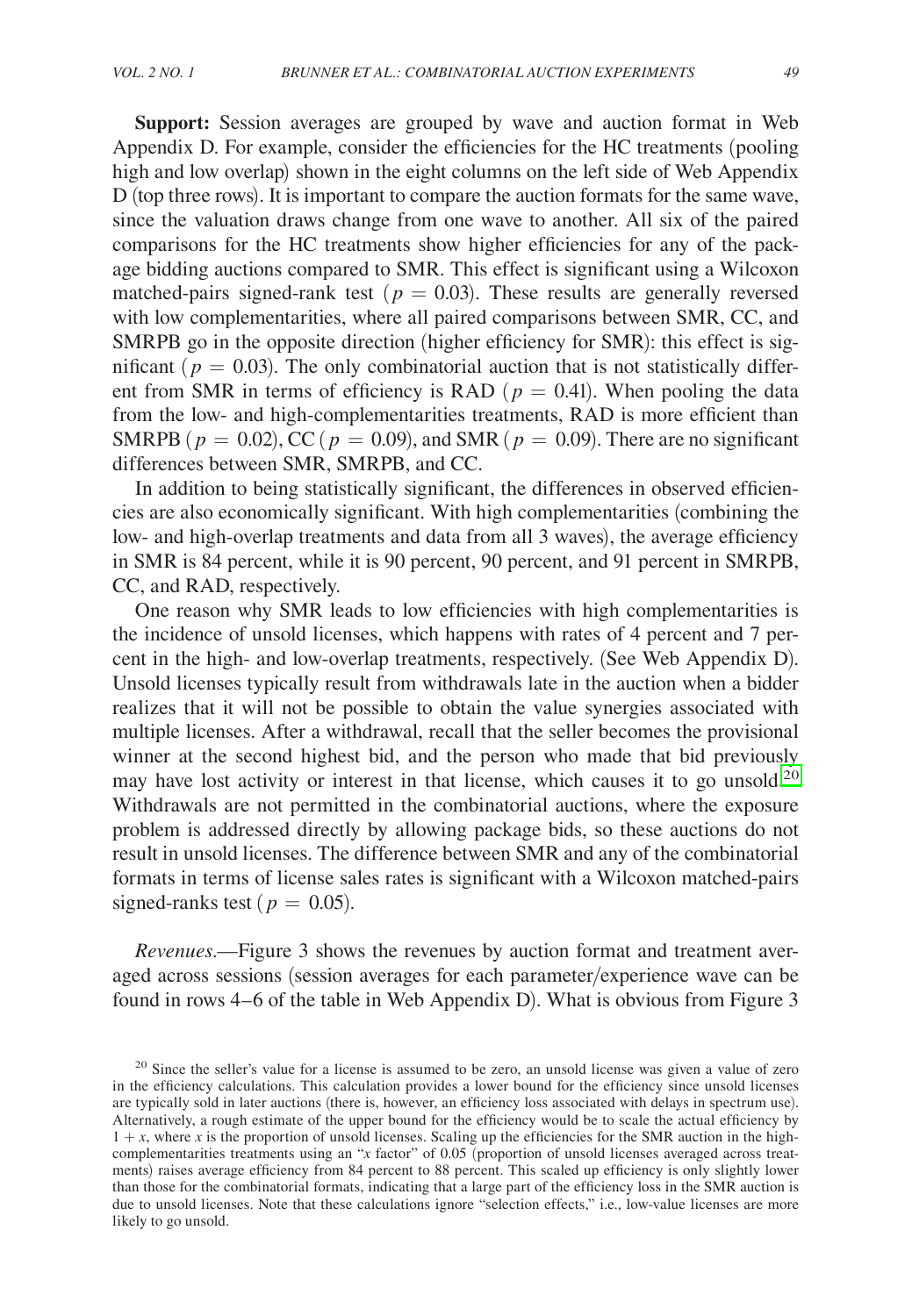

Figure 3. Revenue by Auction Format

*Note:* The bars from light to dark (left to right) correspond to SMR, CC, SMRPB, and RAD, respectively.

is that the CC auction extracts more rents for the seller in all treatments, even when it is less efficient than other formats.

Result 2: *Revenues are highest for the CC auction and are ranked*

 $CC \succ^{\ast\ast\ast} RAD \sim \text{SMRPB} \sim \text{SMR}$ .

**Support:** There are three rows in the revenue section of Web Appendix D, one for each wave of parameter values. In each row, there are 4 paired comparisons between CC and a particular alternative format, so overall there are 12 paired comparisons. The CC provides higher revenue in all 12 pair-wise comparisons with each of the alternatives, except for RAD, where CC yields higher revenues in 11 of 12 cases. These comparisons are significant using a Wilcoxon matched-pairs signed-rank test  $(p = 0.001)$ . Basically, CC is higher than the others with both low- and high-complementarities ( $p = 0.03$ ), except for the comparison with RAD in the low-complementarities (LC) treatment ( $p = 0.06$ ). Revenue under RAD is border-line significantly higher than SMRPB when we pool all data ( $p = 0.109$ ). Revenue under RAD is not significantly different from SMR, and SMR and SMRPB raise the same revenues.

These revenue differences are also significant economically. Averaging over all treatments and all waves, the revenue from the CC format is 50 percent as compared to 37 percent, 40 percent, and 35 percent for the SMR, RAD, and SMRPB auctions, respectively.

With high overlap, national bidders own more licenses and, hence, can create bigger packages with higher associated values, especially when complementarities are high. The result is that revenues are higher for the high-overlap and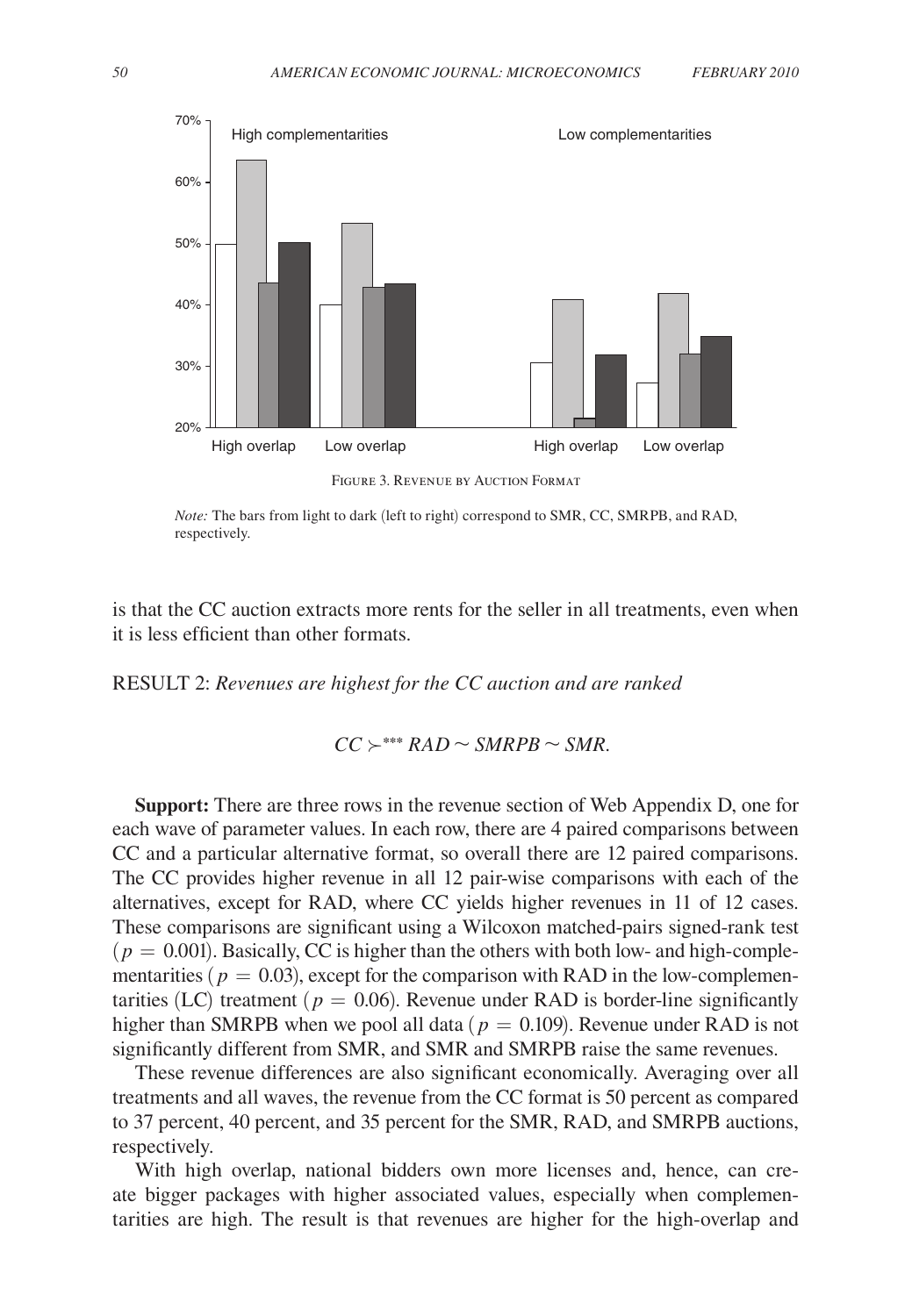

FIGURE 4. BIDDERS' PROFITS BY AUCTION FORMAT

*Note:* The bars from light to dark (left to right) correspond to SMR, CC, SMRPB, and RAD, respectively.

high-complementarities bars on the left side of Figure 3. Moreover, national bidders earn more in the high overlap and high complementarities treatments, while the regional bidders do worse (see the table in Web Appendix D). These revenue and profits results contrast with our prior expectation that there could be more tacit collusion in the low-overlap treatments where there is less head-to-head competition between the national bidders.

*Profits*.—Figure 4 shows bidders' profits by auction format and by treatment. The ability to bid for combinations allows bidders to bid high on packages and avoid the exposure problem, an effect that is mainly relevant with high complementarities. But if all bidders bid higher, the effect on bidder profits is unclear.

Result 3: *Bidders' profits are lowest in the CC auction and are ranked*

 $RAD \sim \text{SMRPB} \sim \text{SMR} >$ \*\*\* *CC.* 

**Support:** Normalized profits are calculated as the differences between entries in the efficiency and revenue rows of Web Appendix D. With 3 waves and 4 treatments, there are 12 paired profit comparisons between CC and a particular alternative format, and the CC provides lower profits in all 12 pair-wise comparisons with SMR, and for 11 of the 12 comparisons with RAD and SMRPB. These comparisons are significant using a Wilcoxon matched-pairs signed-rank test  $(p = 0.001)$ . Averaged over treatments, profits for CC are 40 percent, while the profits for the other formats are all in a narrow range from 53 percent to 55 percent.

The exposure problem can be alleviated to some extent by the (limited) bid withdrawal provisions built into the SMR bidding rules under consideration. In this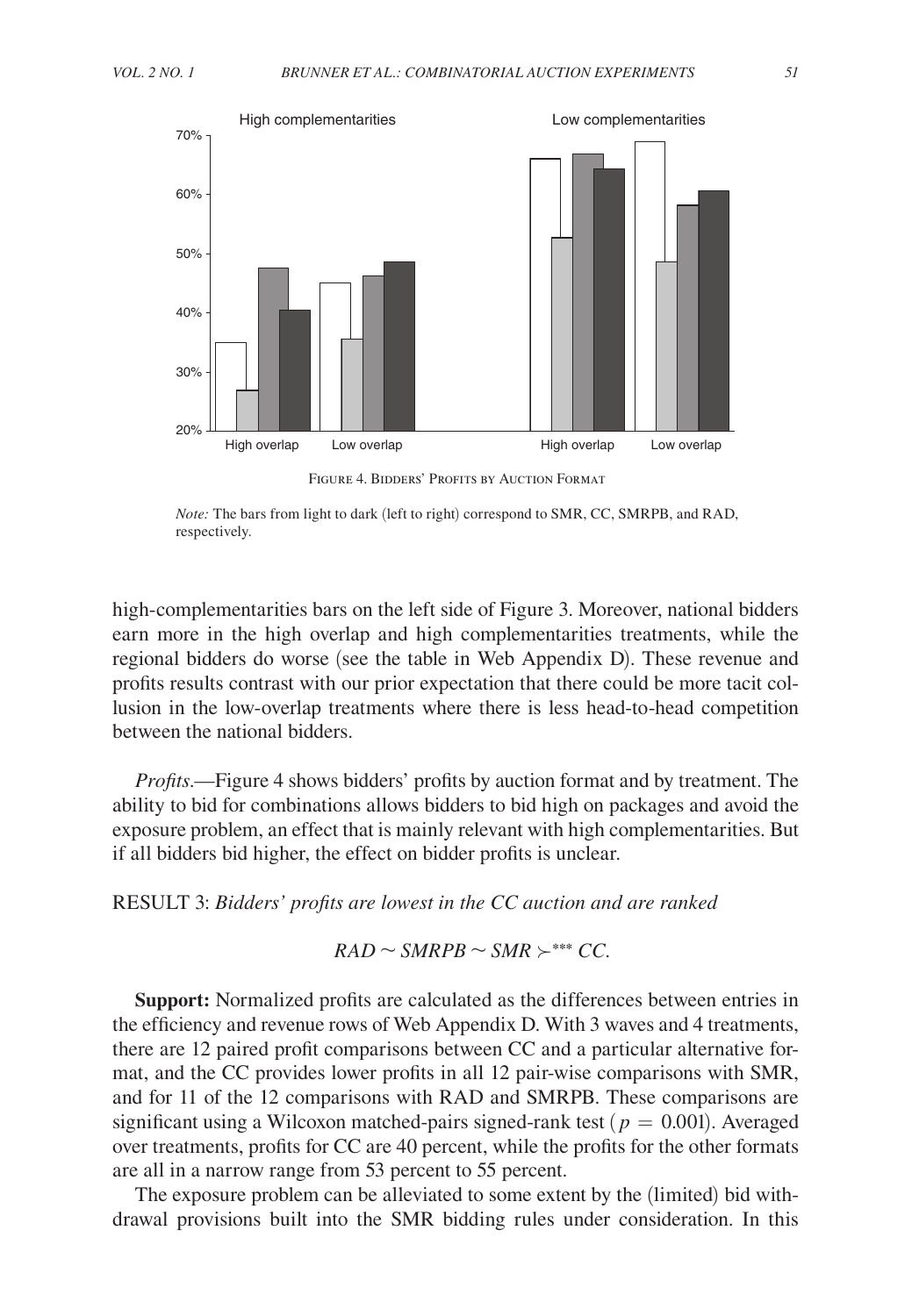|                           | <b>SMR</b> | CC        | <b>RAD</b> | <b>SMRPB</b> |
|---------------------------|------------|-----------|------------|--------------|
|                           | (percent)  | (percent) | (percent)  | (percent)    |
| Efficiency                | 90.2       | 90.8      | 93.4       | 89.7         |
| Revenue                   | 37.1       | 50.2      | 40.2       | 35.1         |
| Profit regionals          | 52.0       | 38.5      | 50.0       | 51.3         |
| Profit nationals          | 1.5        | 2.3       | 3.5        | 3.5          |
| Profits/collusive profits | 34.2       | 26.0      | 34.1       | 34.9         |

Table 1—Summary Statistics by Auction Format

manner, a bidder may compete aggressively for a package and then decide to withdraw, paying a penalty equal to the difference between the withdrawn bid and the final sale price if it is higher. Withdrawals are more frequent (and the associated penalties higher) with high complementarities, as would be expected. While the possibility of bid withdrawals helps bidders deal with the exposure problem to some extent, some losses did occur when bidders decided not to withdraw or had to pay a penalty after a withdrawal.<sup>21</sup>

*Summary*.—Pooling data across treatments and sessions, the revenue and efficiency results by auction format are given in Table 1. In terms of seller revenues and bidder profits, $^{22}$  the CC auction is best for the seller and worst for the bidders. But these results are not caused by bidder losses, which are not present in the CC sessions (see the losses rows for nationals and regionals in Web Appendix D). In a comparison with the other formats, the SMRPB auction with XOR bidding is the worst from the seller's point of view (lowest revenue and efficiency), and it is the best from the bidders' point of view (sum of profits for regionals and nationals).

The bottom row of Table 1 provides a perspective on the levels of the realized bidders' profits. The percentages in this row are calculated as ratios of actual bidders' profits (national profits plus regional profits) to profits that would result under collusion, i.e., when all bidders drop out at zero price levels resulting in a random allocation with the corresponding surplus, *Srandom* , being divided among the bidders. Note that realized profits are far from collusive levels, especially for the combinatorial clock format.

One reason why the SMRPB auction performs the worst in terms of efficiency is that, in the presence of minimal complementarities, the requirement that bidders can only have one bid accepted (the XOR rule) may reduce efficiency, since bidders have to bid on many combinations of licenses to find all possible efficiency gains. (Even though our design, in which regional bidders face a "choice of region" problem, favors the XOR rule.) RAD, in contrast, more or less reduces to SMR with low complementarities while it enables bidders to extract the extra efficiency gains when complementarities are high. Another consideration may be that the inertia in the SMRPB price adjustment algorithm could exaggerate the threshold problem,

 $21$  National bidders' penalties averaged 2 percent in the HC treatments and were negligible in the LC treatments. Regional bidders' penalties averaged 1 percent in the HC treatments and were negligible in the LC

treatments.<br><sup>22</sup> In Table 1, the "Profit regionals" row lists the total profit (as a percentage) for the group of six regional bidders, while the "Profit nationals" row lists the combined profits (as a percentage) for the two national bidders.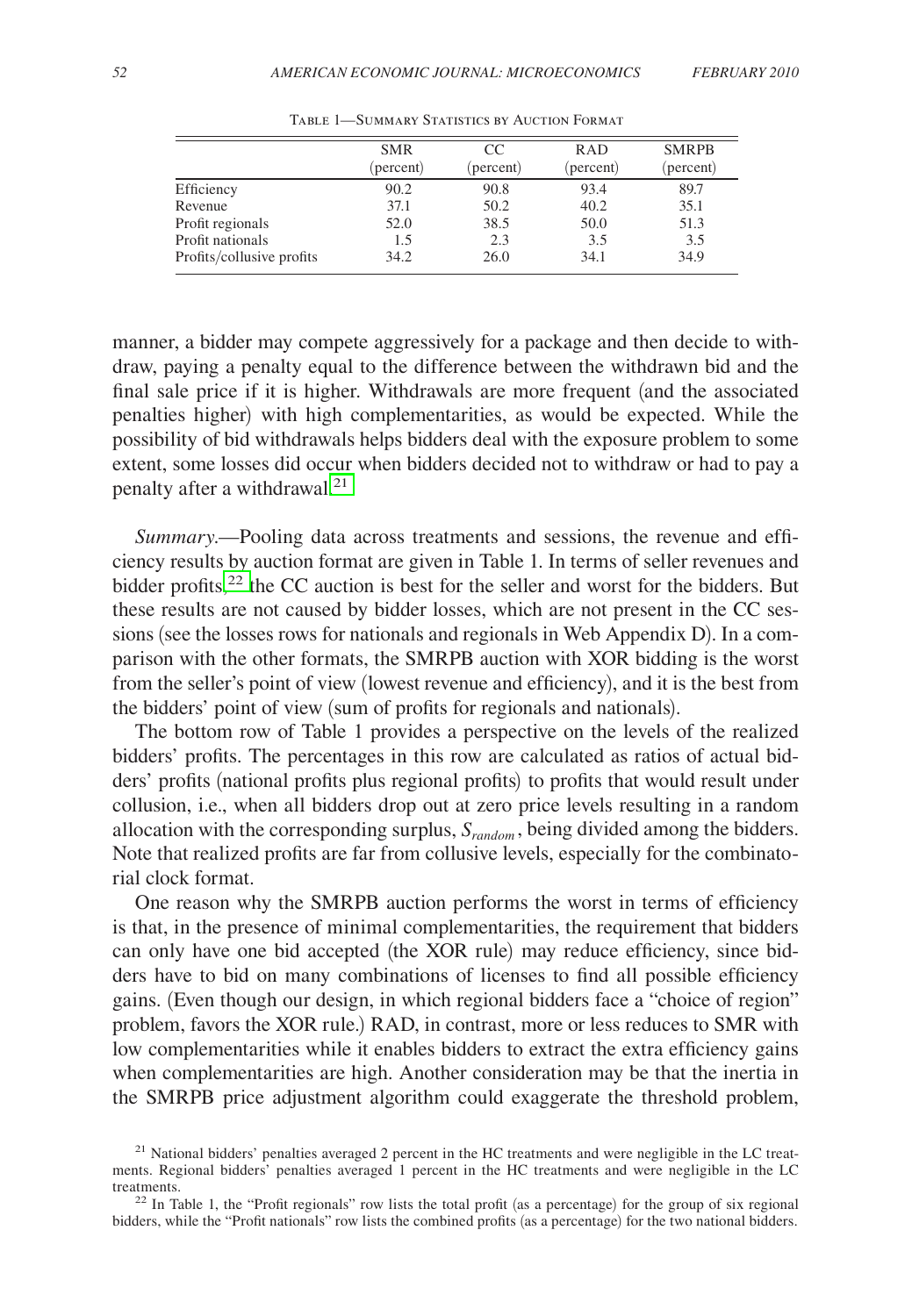since attempts to unseat large package bids may have delayed effects due to inertia. The next section explores the treatment differences in greater detail.

#### **IV. Individual Bidding Behavior**

This section provides an analysis of bidding patterns to explain the main qualitative features of the aggregate data. In particular, with high complementarities, efficiency is significantly lower in SMR than in the three combinatorial auction formats. This suggests that bidders are competing conservatively for larger packages when package bids are not allowed, which could lead to an inefficient allocation.

In order to quantify the effect of "exposure risk" on bidder behavior in SMR, we consider a conditional logit model in which bidders choose among all combinations of licenses that are still feasible given their current activity limits. The conditional logit model includes four variables to explain the choice of a specific bidding basket, see Table 2. Since some sources of noise are individual-specific, we estimate robust standard errors allowing for correlation among observations generated from the same subject.

The "profit" variable is the difference between the value of the basket (the value of the combination of licenses that the bidder is either bidding on or provisionally winning) and the minimum required bid. The value calculations include possible synergies. The coefficient of this "Profit" variable shown in the top row of Table 2 is highly significant. As expected, bidders are more likely to bid on a basket when it yields a higher profit.<sup>23</sup>

The second row of the table shows the effect of the binary variable "PW," which assumes a value of 1 if the bidder is already provisionally winning at least one of the licenses in the basket. The highly negative coefficient indicates that subjects are not likely to raise their bids on licenses they are already provisionally winning, which is, again, intuitive. The third variable, "Inertia" is a dummy variable that is one if the set of licenses that the bidder was provisionally winning or bidding for in the last round is the same as the set of licenses the bidder is bidding for or provisionally winning in the current round.

Finally, "Exposure" is measured as the largest possible loss that a bidder might sustain when bidding on a certain combination of licenses.<sup>24</sup> We include an interaction term "*Exposure*  $\times$  *HC*" to allow for the possibility that exposure has less of an effect with high complementarities. Note that exposure is significant and negative in both treatments,<sup>25</sup> suggesting that bidders are less likely to bid on baskets that entail the risk of winning licenses at prices above private values. The sign of the coefficient is robust across a variety of different specifications.

ficients of −0.05 (0.007) with high complementarities and −0.11 (0.0038) with low complementarities.

<sup>&</sup>lt;sup>23</sup> These estimations are based on all bids, including those that could result in negative profits. Such bids are more prevalent in the high-complementarities treatments (9.2 percent) than in the low-complementarities treat-<br>ments (6.3 percent).

<sup>&</sup>lt;sup>24</sup> Profit always refers to the difference between value and the minimum required bid for *all* licenses that the bidder is bidding on or provisionally winning. As noted earlier, we only consider baskets that yield a positive profit. However, when the bidder ends up winning only *some* of the licenses that he is currently provisionally winning or bidding for, he might sustain a loss.<br><sup>25</sup> Running separate regressions for the low- and high-complementarities treatments yields exposure coef-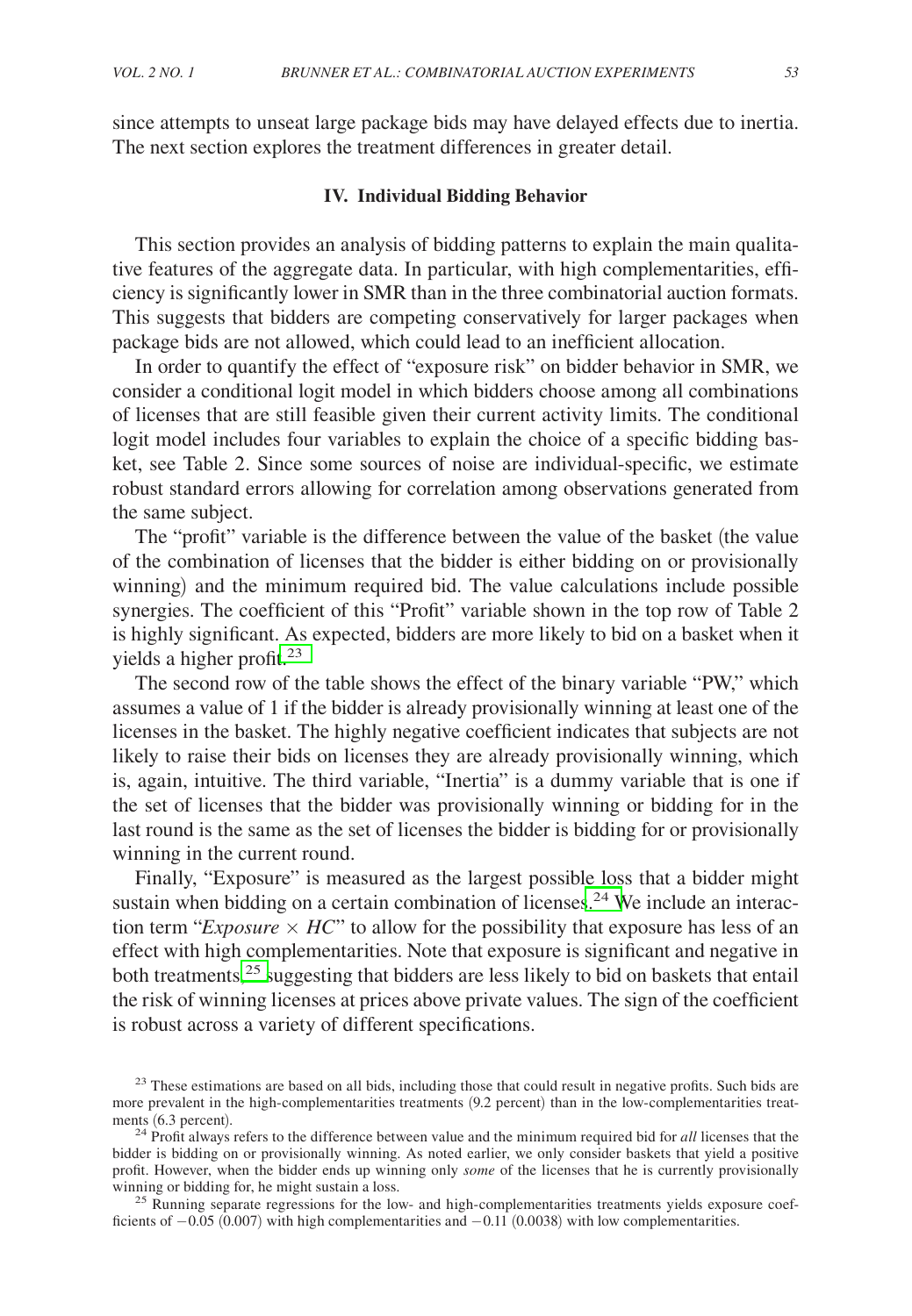|                       | Conditional (fixed-effects) logistic regression |                                      |         |                            |  |
|-----------------------|-------------------------------------------------|--------------------------------------|---------|----------------------------|--|
| N<br>Wald $\chi^2(4)$ | 184,884<br>1,642                                | Log pseudolikelihood<br>Pseudo $R^2$ |         | $-6,853$<br>0.69           |  |
| Prob > $\chi^2$       | $\theta$                                        |                                      |         |                            |  |
| Bid                   | Coefficient                                     | Robust standard error                | Z       | $P > \vert$<br>$Z_{\rm c}$ |  |
| Profit                | 0.09                                            | 0.008                                | 10.9    | $\Omega$                   |  |
| <b>PW</b>             | $-5.22$                                         | 0.412                                | $-12.6$ | $\Omega$                   |  |
| Inertia               | 1.44                                            | 0.081                                | 17.7    |                            |  |
| Exposure              | $-0.13$                                         | 0.035                                | $-3.7$  | $\Omega$                   |  |
| Exposure $\times$ HC  | 0.08                                            | 0.036                                | 2.2     | 0.03                       |  |

Table 2—Bidding Behavior in SMR

To illustrate the importance of exposure, let us consider a simple example for the case of high complementarities. Suppose the national bidder is interested in winning either the national package ADEHIL or nothing at all (and is not the provisional winner on any license). License values are \$25, on average, so the national package is worth \$300 on average. Consider a situation where license prices are \$42 each so the minimum required bid would be \$47 for each license, totaling \$282 for the package. In this case, profit would be \$18 but exposure would be \$36, i.e., when the national bidder ends up winning only 3 out of the 6 possible licenses. Hence, the national bidder prefers to stop bidding for the national package when its price is \$252 (6 times the license price of \$42), even though the value of the package is \$300.

The second qualitative feature of the data is that efficiency is higher in RAD than in SMRPB for the minimal complementarities treatment. While activity in RAD is maintained by bidding or provisionally winning a sufficiently large number of different licenses, bidders in SMRPB have to bid on sufficiently large packages to maintain activity. As a result, bidders in RAD can simply bid on single licenses when there are no complementarities. In SMRPB, however, they typically bid on some profitable large package in order to maintain activity and are not also bidding on the subsets of that large package. Therefore, the number of possible allocations in SMRPB tends to be far lower than in RAD. If a bidder has high values for licenses A, B, and C, for example, that bidder will typically bid on all three licenses separately in RAD. In SMRPB, the same bidder typically bids on package ABC only.

To evaluate why efficiency is lower in SMRPB when complementarities are low, we compare bidding behavior in terms of numbers and sizes of bids. The bidding activity column in Table 3 indicates that with low complementarities, subjects are bidding for or provisionally winning about three different licenses on average in all four formats. However, in SMRPB, bidders do so by bidding on fewer packages of a larger average size than in the other formats. The average number of bids submitted is lower in SMRPB than in any other auction format in all six sessions with low complementarities. Using a Wilcoxon matched-pairs signed-rank test, this difference is significant ( $p = 0.03$ ,  $n = 6$ ). Similarly, the average size of the bids under SMRPB is higher in all six sessions. This bid size effect is significant in comparisons between SMRPB and any of the other auction formats ( $p = 0.03$ ,  $n = 6$ ). The consequence of having fewer bids of larger size is to create a fitting problem under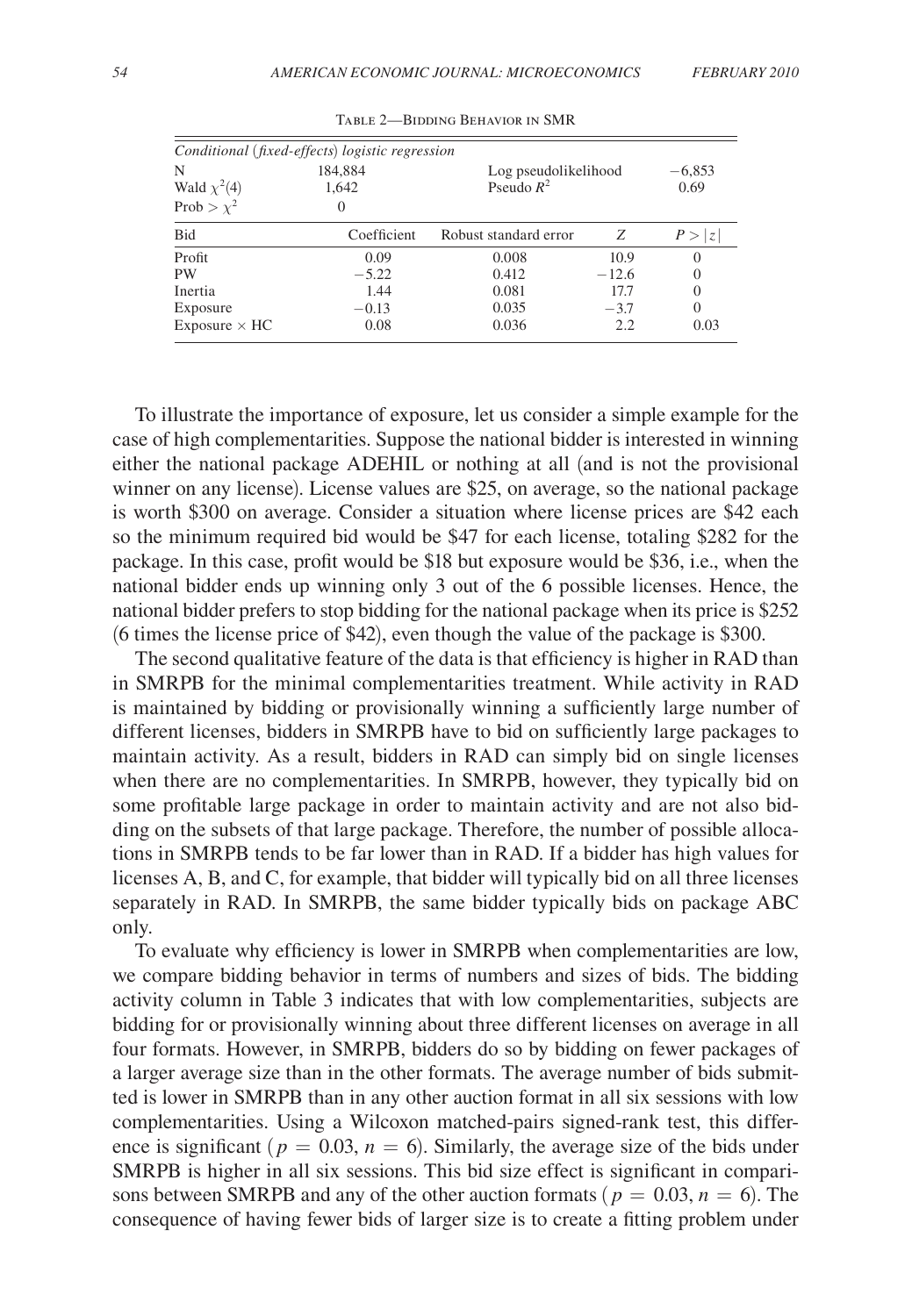| Auction       | Bidding activity | Number of bids | Size of bids |
|---------------|------------------|----------------|--------------|
| <b>SMRPB</b>  | 2.91(0.09)       | 1.62(0.08)     | 2.44(0.13)   |
| <b>SMR</b>    | 2.60(0.07)       | 2.60(0.07)     | 1.00(0.00)   |
| <b>RAD</b>    | 2.69(0.09)       | 2.11(0.28)     | 1.60(0.24)   |
| <sub>CC</sub> | 2.66(0.07)       | 3.15(0.52)     | 1.69(0.13)   |

Table 3—Average Bid Characteristics with Low Complementarities (*standard deviation*)

SMRPB. This problem is not present for the other formats where activity can be maintained by submitting many smaller bids.

The seller's revenue is higher in the CC auction than in any other auction format in all treatments of our experiment. In SMR, efficiency and revenue are negatively affected by the exposure problem when complementarities are high. Moreover, the option to withdraw bids leads to a higher fraction of unsold licenses in SMR, which further reduces the seller's revenue.

In RAD and SMRPB, the threshold problem can potentially reduce the seller's revenue, since large bidders may be able to win packages at low prices when small bidders are unable to coordinate their actions. In order to test for the effects of the threshold problem in SMRPB and RAD, we look at whether small bidders bid up to their values in periods in which they end up winning nothing. Since the threshold problem only pertains to small bids, we only look at bids on individual licenses and packages containing two licenses.

Recall that the CC auction solves the threshold problem by forcing bidders to increase bids together on licenses for which there is excess demand. On average, small losing bids are closer to bidders' values in the CC auction than in either RAD or SMRPB ( $p < 0.001$  for both comparisons using a Wilcoxon matched-pairs signed-rank test with 12 observations). The differences between RAD and SMRPB are not significant ( $p = 0.23$ ,  $n = 12$ ), see also Table 4.

If the threshold problem is the reason why small bidders fail to bid up to their values, one would expect large bidders in SMRPB and RAD to submit aggressive "jump bids," i.e., to bid more than the minimum required bid in the early rounds of the auction. Taking the average across all bids submitted during the first five rounds, the difference between the bid price and the minimum required bid is higher in SMRPB than in RAD with high and low complementarities, see Table 5. However, these differences are not significant (pooling data from low and high complementarities yields  $p = 0.15$  using a Wilcoxon matched-pairs signed-rank test with 12 observations). Since the CC auction does not allow jump bids, both of these differences are higher for RAD and SMRPB than for CC (see Table 5).

# **V. Conclusions**

The simultaneous multi-round auction is considered to be a remarkably successful application of game theory, with careful attention to the details of implementation by policy makers. This auction format is currently used around the world, and government officials in other agencies now routinely consult the FCC on auction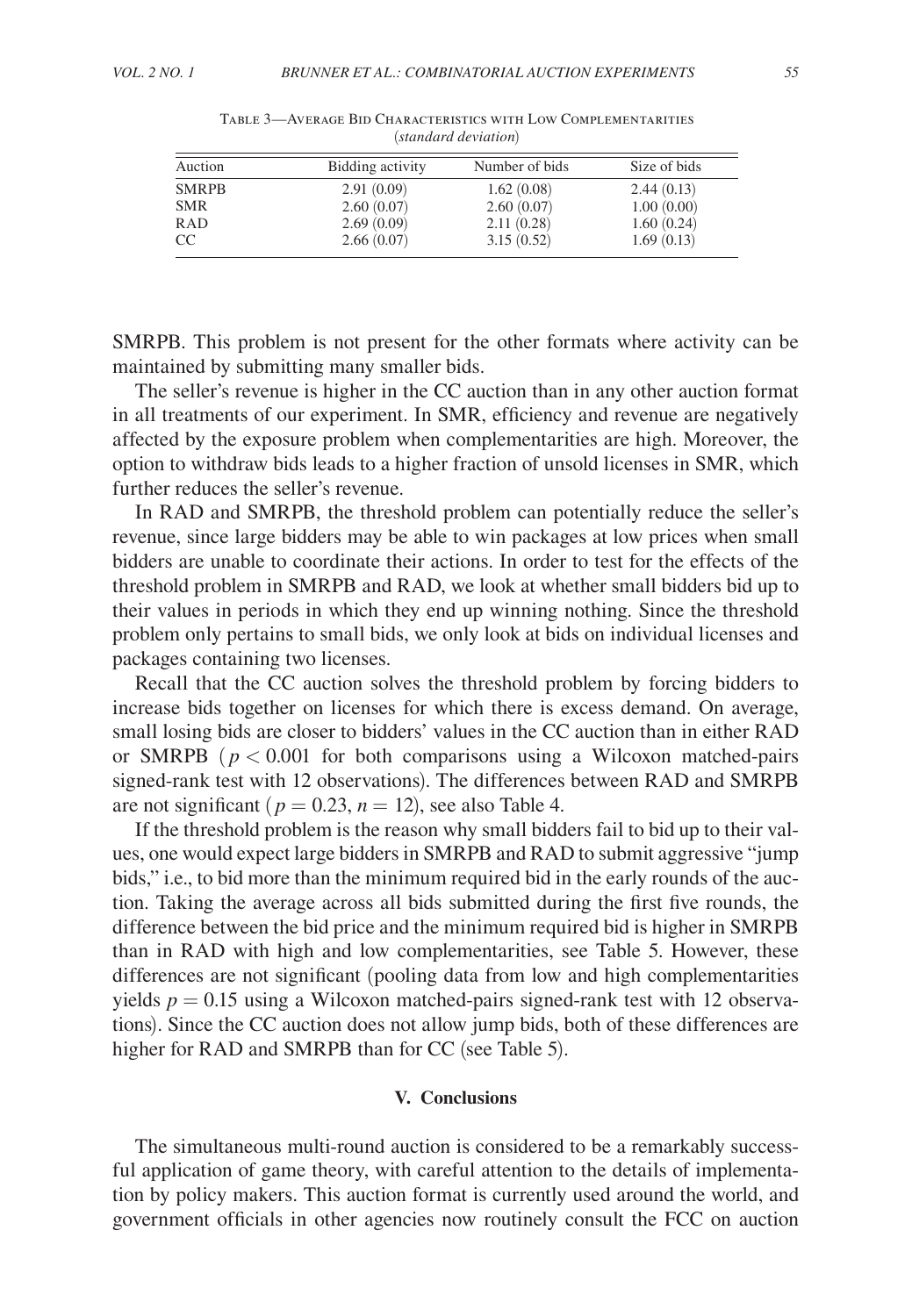| Auction       | Mean (percent) | Standard deviation (percent) |
|---------------|----------------|------------------------------|
| <sub>CC</sub> | 99.2           | 9.9                          |
| <b>SMRPB</b>  | 87.1           | 5.3                          |
| <b>RAD</b>    | 85.8           | 3.0                          |

Table 4—Bidding up to Value

Table 5—Size of Jumpbid (*bid – minimum required bid*)

| Auction      | Treatment | Mean | Standard deviation |
|--------------|-----------|------|--------------------|
| CC           | All       |      |                    |
| RAD          | HC        | 3.1  | 2.2                |
| <b>RAD</b>   | LC        |      | 0.8                |
| <b>SMRPB</b> | HC        | 4.1  | 2.1                |
| <b>SMRPB</b> | LC        | 2.6  | 12                 |

design matters. Concerns about the effects of value complementarities have convinced many people that new procedures need to be developed and tested. In particular, the FCC developed a package bidding variant of the SMR auction, known as SMRPB. This paper compares the performance of these two alternatives and those of two other package-bidding formats: the CC (Porter et al. 2003) and the RAD auction (Kwasnica et al. 2005).

The experiments were conducted with a common *jAuctions* bidder interface and parallel sets of value draws, for an array of structural and auction format treatments. The combinatorial auction procedures used (RAD, SMRPB, and CC) all result in higher efficiency than the currently used SMR procedure when value complementarities are present. It is important to emphasize that value complementarities are not just a theoretical possibility. A package of three bandwidth segments sold for about five times as much as a single segment in a recent FCC auction that offered a very limited menu of prespecified package bidding options. Complementarities are almost surely significant for other potential applications of package bidding such as emissions permits for successive years.

However, of the three combinatorial auction types, SMRPB performed worst in terms of revenue and efficiency. One distinguishing feature of SMRPB is the XOR rule, which allows each bidder to have, at most, a single winning bid. A bidder who is interested in obtaining one or more licenses in a certain region has to bid on all possible combinations of those licenses. In the experiment, however, bidders submit only a few bids per round, in which case the additional constraint of at-most-onewinning bid per bidder becomes detrimental for efficiency and revenue. The poor performance of SMRPB reported here was a main factor in the FCC's decision not to implement it.

The FCC subsequently decided to implement package bidding for one of the five blocks in the recently conducted 700MHz auction. Unlike the fully flexible package bidding formats considered in this paper, the FCC opted to use a simple format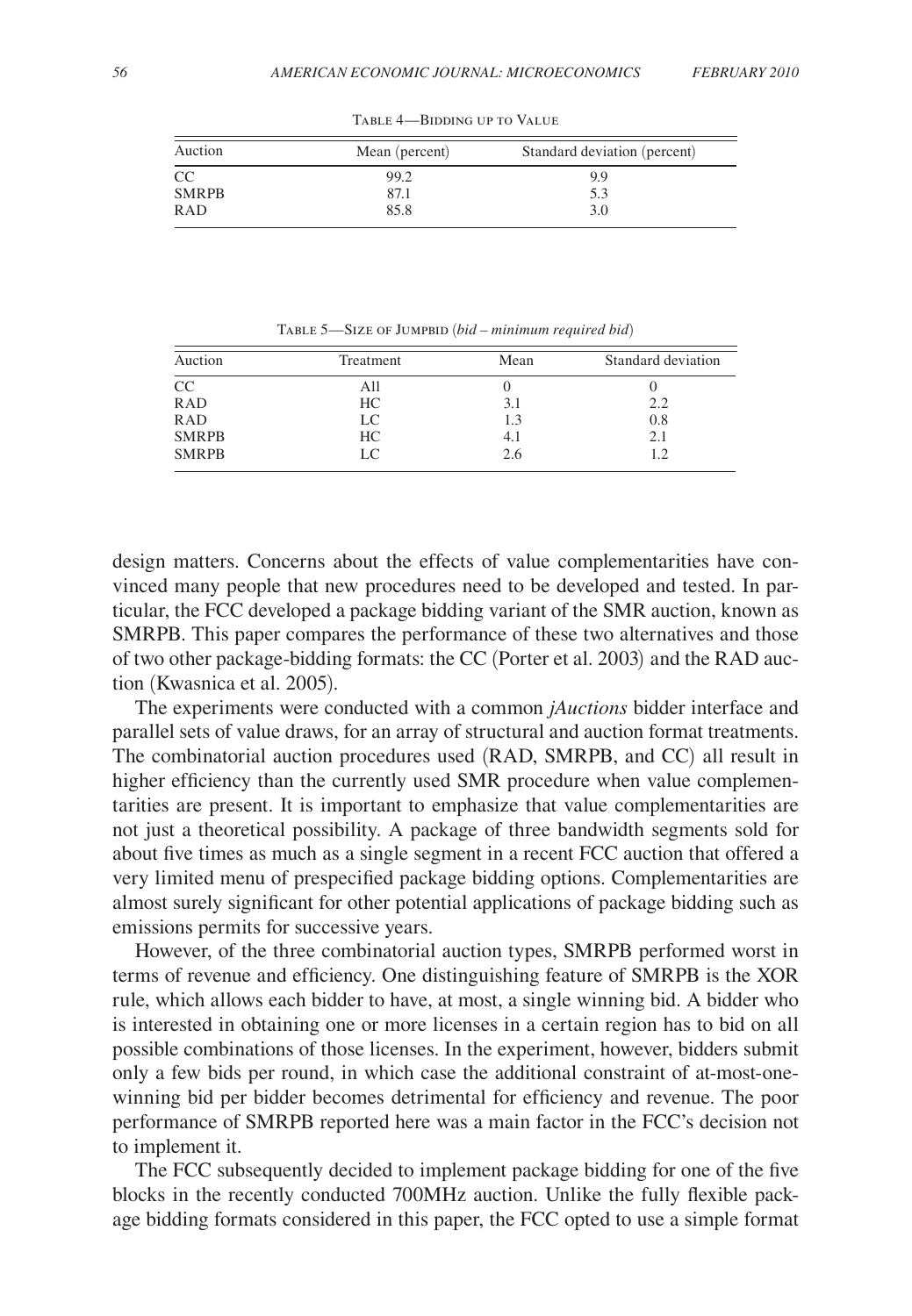with a single 50-state package and 2 additional packages (Atlantic and Pacific). This setup is a simple version of the Hierarchical Package Bidding mechanism proposed by Goeree and Holt (forthcoming). Under this mechanism, predefined packages are structured in a hierarchical manner, and after each round of bidding, prices for all licenses and packages are determined such that they signal the bid amounts required to unseat the current provisional winners.

Without extensive knowledge of bidders' valuations, there will be some efficiency loss associated with using predefined packages. However, the simplicity of the hierarchical package structure (e.g., individual licenses, nonoverlapping regional packages, and a single nationwide package) avoids fitting problems that can arise with fully flexible package bidding. For example, if a nationwide package bid is winning then the nonoverlapping nature of the regional packages, together with the simple pricing feedback, allows regional bidders to avoid the threshold problem. This approach was tested using laboratory experiments based on two-layer and threelayer hierarchies and the results were cited by the FCC as a factor in their decision to use hierarchical package bidding in the recent 700MHz auction.

#### **REFERENCES**

- **Ausubel, Lawrence M., Peter Cramton, and Paul Milgrom.** 2006. "The Clock-Proxy Auction: A Practical Combinatorial Design." In *Combinatorial Auctions*, ed. Peter Cramton, Yoav Shoham, and Richard Steinberg, 115–38. Cambridge, MA: MIT Press.
- **Banks, Jeffrey S., John O. Ledyard, and David P. Porter.** 1989. "Allocating Uncertain and Unresponsive Resources: An Experimental Approach." *RAND Journal of Economics*, 20(1): 1–25.
- **Banks, Jeffrey, Mark Olson, David Porter, Stephen Rassenti, and Vernon Smith.** 2003. "Theory, Experiment and the Federal Communications Commission Spectrum Auctions." *Journal of Economic Behavior and Organization*, 51(3): 303–50.
	- **Goeree, Jacob K., and Charles A. Holt.** Forthcoming. "Hierarchical Package Bidding: A Paper & Pencil Combinatorial Auction." *Games and Economic Behavior*.
	- **Goeree, Jacob K., and Charles A. Holt.** 2005. "Comparing the FCC's Combinatorial and Non-Combinatorial Simultaneous Multi-Round Auctions: Experimental Design Report." Wireless Communications Bureau of the Federal Communications Commission Report.
	- **Goeree, Jacob K., Charles A. Holt, and John O. Ledyard.** 2006. "An Experimental Comparison of the FCC's Combinatorial and Non-Combinatorial Simultaneous Multiple Round Auctions." Wireless Communications Bureau of the Federal Communications Commission Report. wireless.fcc.gov/ auctions/data/.../fcc\_final\_report\_071206.pdf.
- **Kwasnica, Anthony M., John O. Ledyard, David Porter, and Christine DeMartini.** 2005. "A New and Improved Design for Multiobject Iterative Auctions." *Management Science*, 51(3): 419–34.
- **Ledyard, John O., David Porter, and Antonio Rangel.** 1997. "Experiments Testing Multiobject Allocation Mechanisms." *Journal of Economics and Management Strategy*, 6(3): 639–75.
- **McAfee, R. Preston, and John McMillan.** 1996. "Analyzing the Airwaves Auction." *Journal of Economic Perspectives*, 10(1): 159–75.
- **McCabe, Kevin A., Stephen J. Rassenti, and Vernon L. Smith.** 1989. "Designing 'Smart' Computer-Assisted Markets." *European Journal of Political Economy*, 5(2–3): 259–83.
- **Porter, David P.** 1999. "The Effect of Bid Withdrawal in a Multi-Object Auction." *Review of Economic Design*, 4(1): 73–97.
- **Porter, David, Stephen Rassenti, Anil Roopnarine, and Vernon Smith.** 2003. "Combinatorial Auction Design." *Proceedings of the National Academy of Sciences*, 100(19): 11153–57.
- **Rassenti, Stephen J., Vernon L. Smith, and Robert L. Bulfin.** 1982. "A Combinatorial Auction Mechanism for Airport Time Slot Allocation." *Bell Journal of Economics*, 13(2): 402–17.
- **Rothkopf, Michael H., Aleksandar Peke˘ c, and Ronald M. Harstad.** 1998. "Computationally Manageable Combinatorial Auctions." *Management Science*, 44(8): 1131–47.